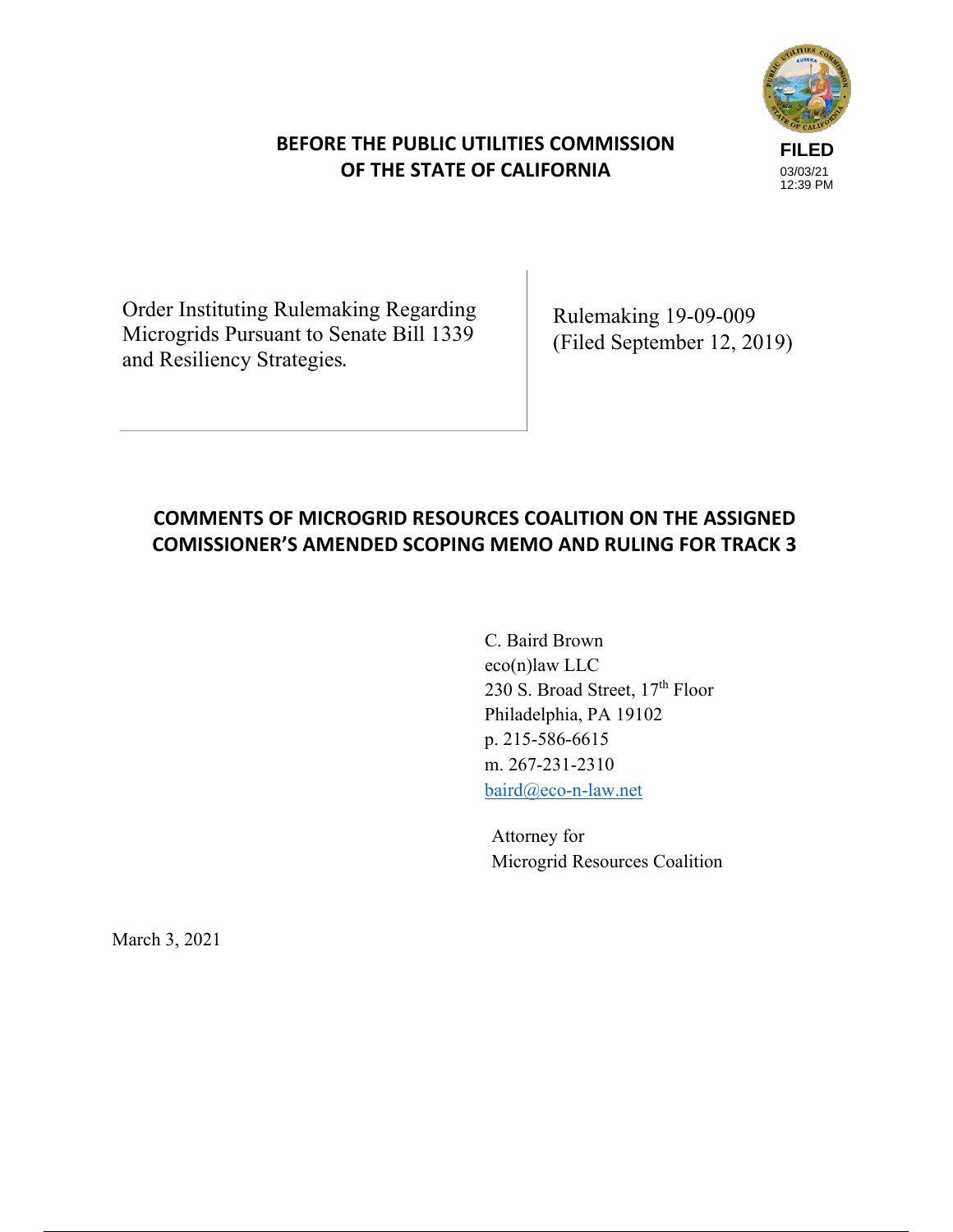# **BEFORE THE PUBLIC UTILITIES COMMISSION OF THE STATE OF CALIFORNIA**

Order Instituting Rulemaking Regarding Microgrids Pursuant to Senate Bill 1339 and Resiliency Strategies*.* 

Rulemaking 19-09-009 (Filed September 12, 2019*)* 

# **COMMENTS OF MICROGRID RESOURCES COALITION ON THE ASSIGNED COMISSIONER'S AMENDED SCOPING MEMO AND RULING FOR TRACK 3**

#### **Background**

The Microgrid Resources Coalition ("MRC") respectfully files its comments in response to the R.19.09-009 Standby Charges Energy Division Staff Questions (the "Staff Questions") provided in conjunction with the Assigned Commissioner's Amended Scoping Memo and Ruling for Track 3 (the "Track 3 Scoping Ruling") issued as a part of the California Public Utility Commission (the "Commission") proceeding instituted in its Order Instituting Rulemaking Regarding Microgrids Pursuant to Senate Bill 1339 ("SB 1339") in the above captioned proceeding. The MRC appreciates this opportunity to assists in formulating the issues for this phase of the proceeding.

The MRC is a consortium of leading microgrid owners, operators, developers, suppliers, and investors formed to advance microgrids through advocacy for laws, regulations and tariffs that support their access to markets, compensate them for their services, and provide a level playing field for their deployment and operations. In pursuing this objective, the MRC intends to remain neutral as to the technology deployed in microgrids and the ownership of the assets that form a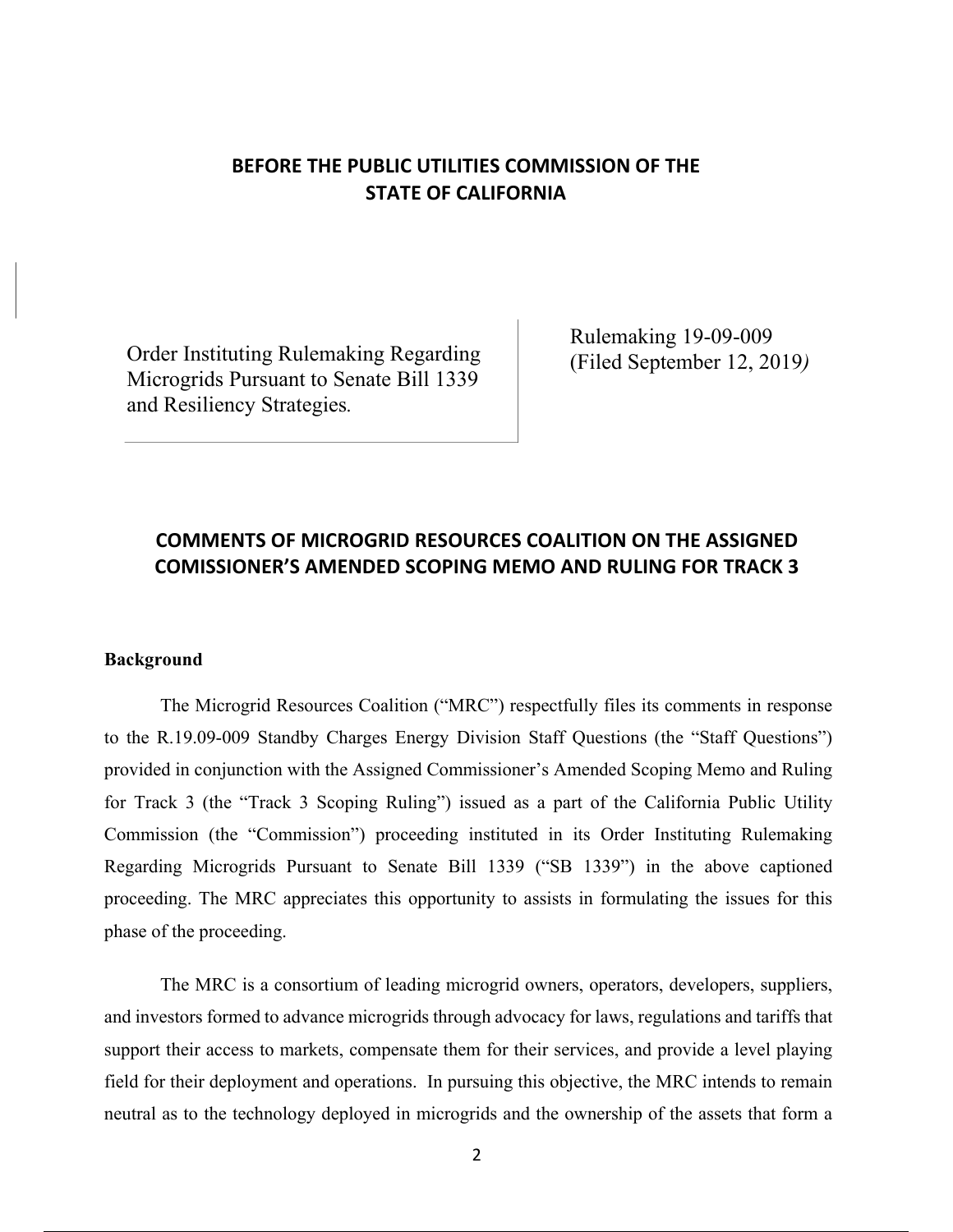microgrid. The MRC's members are actively engaged in developing microgrids in many regions of the United States including many who are actively engaged in microgrid development in California.<sup>1</sup> MRC members have also been operating sophisticated microgrids over an extended period of time (some for over 30 years). They are at the cutting edge of microgrid technology.

The mission of the MRC is to promote microgrids as energy resources by advocating for policy and regulatory reforms that recognize and appropriately value the services that microgrids offer, while assuring non-discriminatory access to the grid for various microgrid configurations and business models. We generally support disaggregated, fair pricing for well-defined services both from the grid to microgrids as well as from microgrids to the grid. We promote communitybased resilience standards and support utilities that are working toward new business models that value resilient distributed resources. We work for the empowerment of energy customers and communities.

#### **Overview of Comments**

1

The Staff Questions principally focus on the possibility of trading an exemption from standby charges for grid services rendered by microgrids. Microgrids have the capability of providing a wide range of grid services, as we attempt to explain below. They provide many of them without compensation, and others that they could provide are blocked by various tariff limitations. As indicated in the background above, however, the MRC generally supports disaggregated, fair pricing for well-defined services both from the grid to microgrids as well as from microgrids to the grid, and generally seeks a level playing field for microgrids. We are concerned that the suggested trade will not be based on accurate valuation of the respective services and could muffle rather than create incentives for microgrids.

The MRC has been among the voices in this proceeding calling for the elimination or reform of standby charges. Standby charges were last addressed comprehensively by the Commission in Decision 01-07-027 (July 12, 2001) in Docket R. 99-10-025 (Order Instituting Rulemaking into

<sup>&</sup>lt;sup>1</sup> Members of the MRC include: Bloom Energy, Concord Engineering, Eaton, eco(n)law, Emory University, Engie, Icetec, International District Energy Association, Mainspring Energy, Massachusetts Institute of Technology, Princeton University, Reimagine Power, Resilience Plus, Scale Microgrid Solutions, Schneider Electric, Thermo Systems, University of Missouri and the University of Texas at Austin. The MRC's comments represent the perspective of the coalition and should not be construed as speaking for individual members.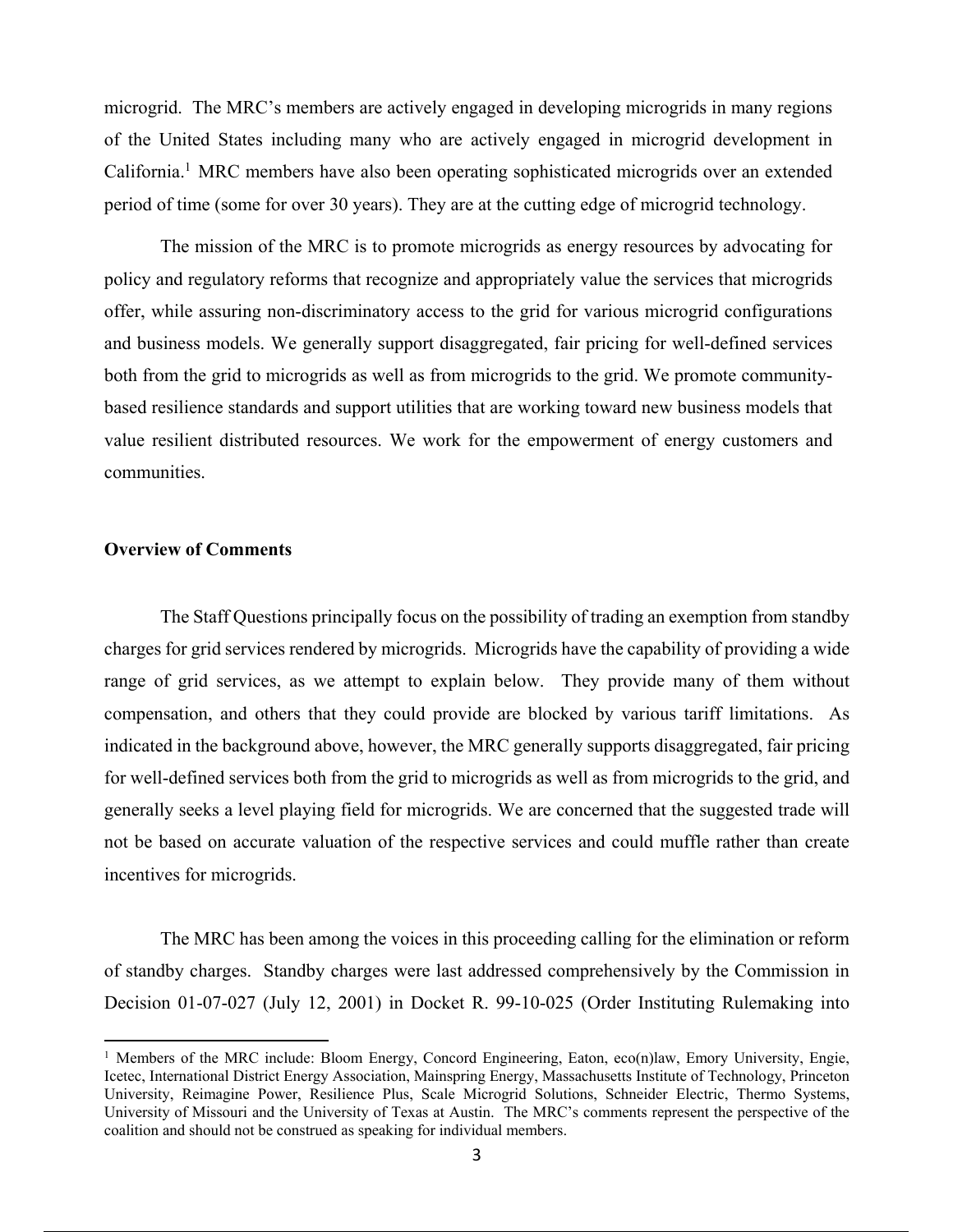Distributed Generation.) (the "Standby Decision"). At the time, California was still in the throes of an energy crisis; solar energy was in very limited use; batteries and fuel cells were not a part of the electric supply system; and PG&E argued that "there are relatively few distributed generation units connected at distribution voltage".<sup>2</sup> While the Commission certainly appears to have given the matter careful thought at the time, things have changed. The MRC believes that standby charges as currently implemented do not fairly reflect utility costs related to behind the meter generation broadly speaking or related to microgrids in particular.

The Track 3 Scoping Ruling states that a microgrid exemption from cost responsibility surcharges contravenes the SB 1339<sup>3</sup> prohibition against cost-shifting.<sup>4</sup> Perhaps that is so, but there is no evidence in the record to support the statement. We believe that thoughtful cost effectiveness analysis is required on both the standby side and the microgrid services side. That, we submit, is the responsibility of the Commission, and in any event, is not within the capability of any party to provide in the three weeks allotted for this filing.

In this context, the MRC suggests that:

- The Commission fully eliminated standby charges for microgrids below 5 MW in aggregate generation capability.
- The Commission re-evaluate standby charges for all behind-the-meter ("BTM") distributed energy resources, and that in the interim the distribution component of the Reservation Charge be eliminated for all microgrids 5 MW or larger.

We believe that these modifications reduce an improper cost shift from utilities to microgrids and are consistent with the SB 1339's direction to the Commission to eliminate barriers to the commercialization of Microgrids.<sup>5</sup>

The following discussion explains our reasoning in more detail in the form of answers to the Staff questions. Throughout we reference Pacific Gas and Electric Company ("PG&E") rate schedules by way of example. However, no specific comment on PG&E's rates as compared with other large electric companies is intended.

<sup>2</sup> Standby Decision at 12.

<sup>&</sup>lt;sup>3</sup> SB 1339 (Stern 2018) https://leginfo.legislature.ca.gov/faces/billTextClient.xhtml?bill\_id=201720180SB1339

<sup>4</sup> Track 3 Scoping Ruling at 6.

<sup>5</sup> Pub. Util. Code § 8371(b).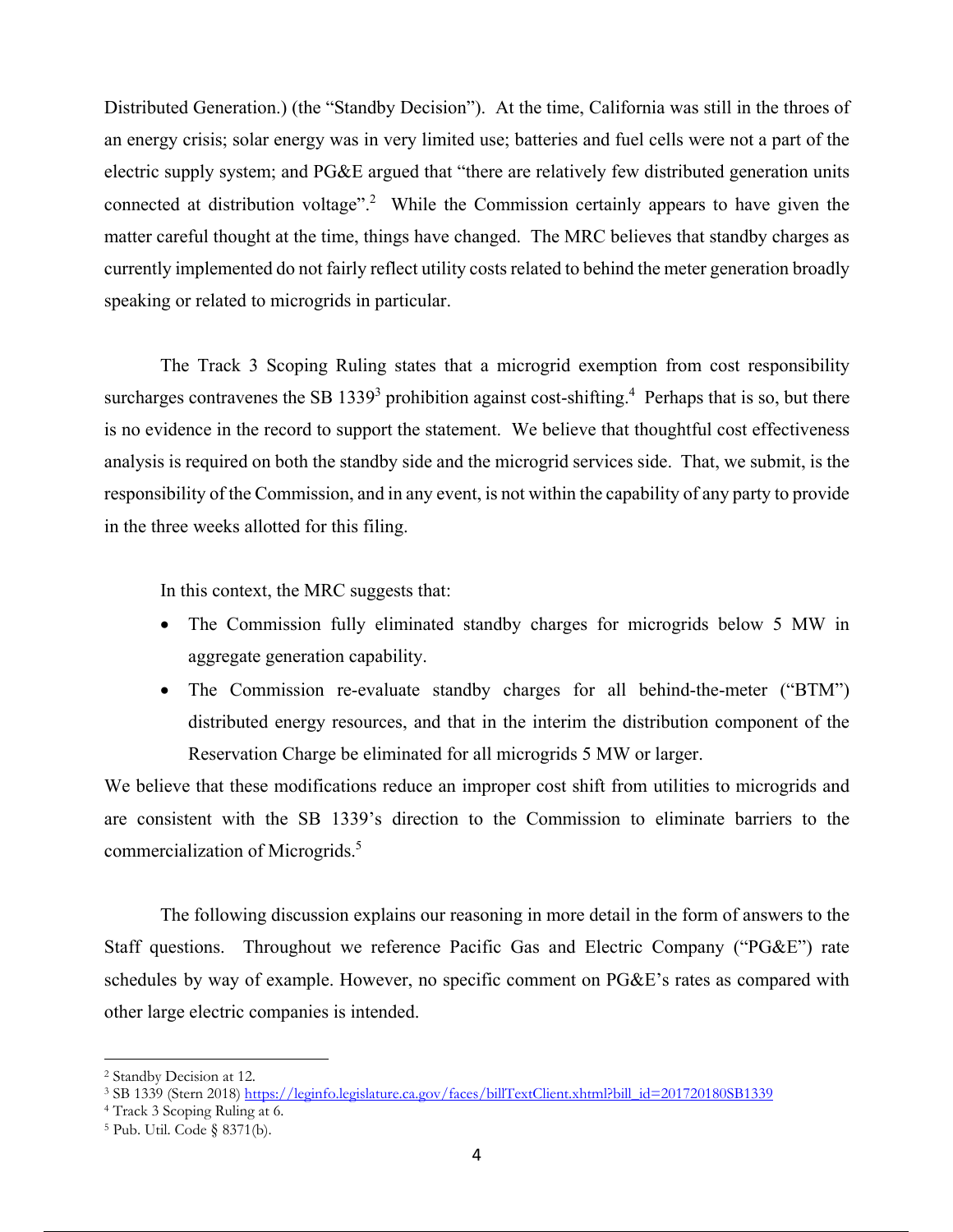### **Responses to Staff Questions**

### **A. Background and Question**

1) Do you agree with the overview of standby charges provided in section A above? If not, please explain.

The description is not wrong so far as it goes but is very short on critical detail. Recently, standby rates for PG&E were substantially modified pursuant to Decision 18-08-013 (August 17, 2018) in Docket A.16-06-013 (Decision on Pacific Gas and Electric Company's Proposed Rate Designs and Related Issues) as it relates to time of use ("TOU") rates (the "TOU Decision"). Schedule SB replaced old Schedule S.<sup>6</sup>

## **B. Overarching Scoping Questions**

- 1) Should the CPUC require the IOUs to waive or reduce standby charges for a customer operating a microgrid if specific conditions are met?
	- a) If so,
		- i) What are the specific conditions that should be met to qualify for a standby charge waiver or reduction?
		- ii) Which standby charges should be reduced or waived, and by how much?
		- iii) Please explain any additional details of how a standby charge waiver or reduction should be implemented that are necessary for the CPUC to consider.

As discussed above, the MRC suggests that:

- The Commission fully eliminated standby charges for microgrids below 5 MW in aggregate generation capability.
- The Commission re-evaluate standby charges for all behind the meter distributed energy resources, and that in the interim the distribution component of the Reservation Charge be eliminated for all microgrids 5 MW or larger.

The MRC believes that current standby charges improperly shift costs to microgrids (and to a lesser extent to other BTM resources). We discuss the basis for this conclusion at length in response to Question F. 1. below. The current charges fail to take account of diversity of resources both on the distribution system and within microgrids. In addition, standby charges have risen disproportionately to demand charges for use of the distribution system and are not based on

<sup>&</sup>lt;u>.</u> <sup>6</sup> *See*, https://www.pge.com/tariffs/electric.shtml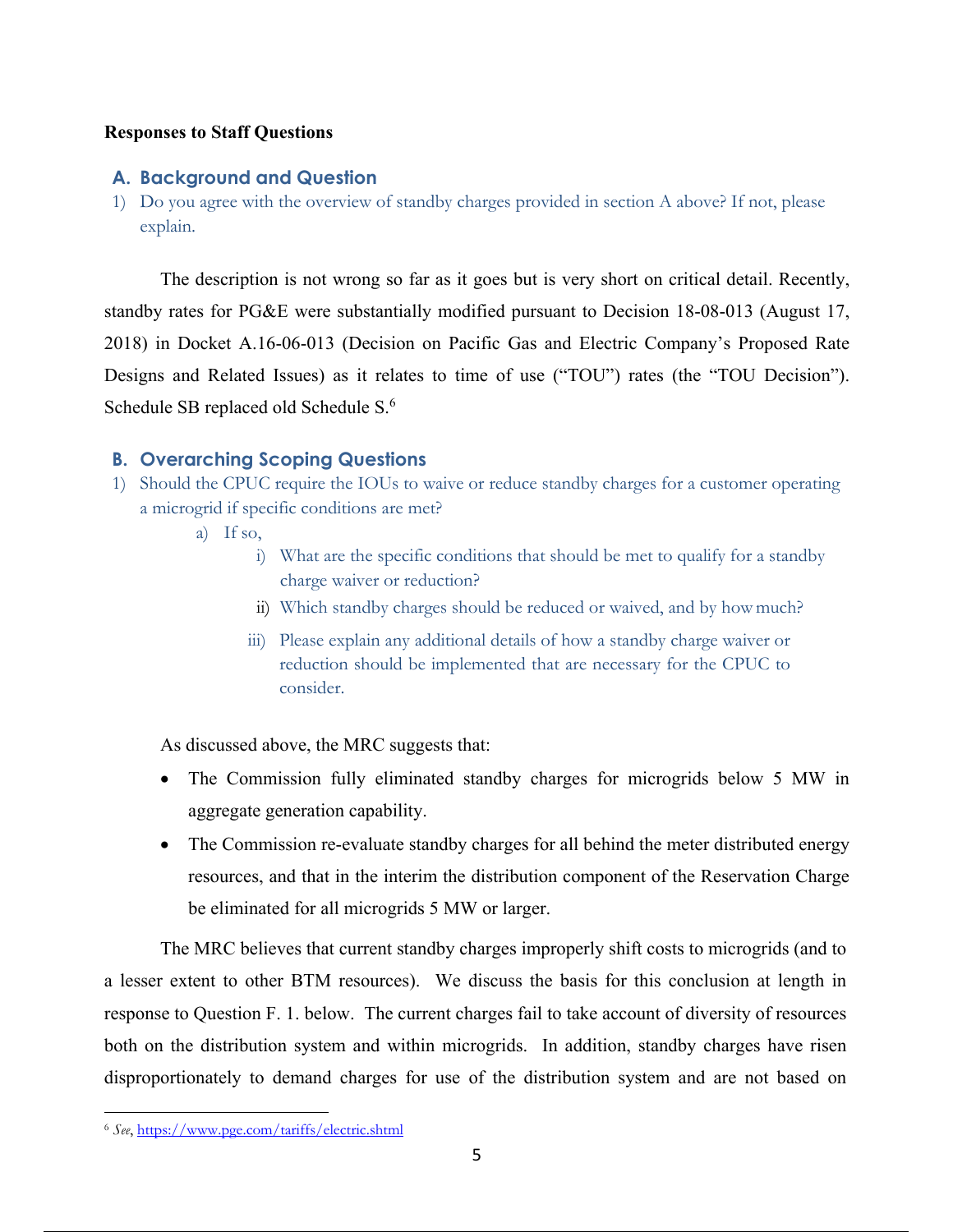Commission principles of cost causation. Until more definitive studies can be conducted, we believe that elimination of the distribution portion of the reservation charge is warranted. The suggestion of a 5 MW lower limit for any charge is the same as the current limit for NEM fuel cell resources<sup>7</sup> and is based on the extreme improbability of the simultaneous failure of enough resources of this size in near proximity to each other to create a significant disturbance on the system.

b) If not, why not?

<u>.</u>

- 2) What are potential consequences of waiving standby charges? Please quantify wherever possible.
	- a) If reducing or eliminating standby charges for microgrids would facilitate the installation of new microgrid capacity that would create benefits for non-microgrid customers, please detail how, and quantify the benefits.

The following discussion is based on the ability of microgrids to act as their own balancing authority in island mode and their corresponding ability to manage their load, generation, exports and imports in grid connected mode. Microgrids also typically have internal generation diversity. Some of the services can also be provided by non-microgrid DER though in some cases with less reliability or precision.

- Microgrids simply take load off the system. California provides subsidies for energy efficiency projects that do this.<sup>8</sup> They displace the need for resource adequacy whether or not they are qualified to be paid for it. They take load off their individual feeder which in effect provides non-wires alternative space on the feeder. The value of this is idiosyncratic but is likely to be directly proportional and offsetting to the difficulty of providing standby service on the feeder.
- Microgrids reduce volatility and the need for ramping capability to manage the duck curve. They exercise demand management on a full-time basis (they may also provide demand response, but that is a distinct service).
- Microgrids paid for with private or community investment reduce costs to other ratepayers including:
	- o The cost of meeting state renewable energy goals. Where space is available microgrids will typically include solar and batteries along with fuel-based

<sup>&</sup>lt;sup>7</sup> *See*, PG&E web page "Net Energy Metering for Fuel Cells", https://www.pge.com/en\_US/for-our-business-<br>partners/interconnection-renewables/net-energy-metering/nem-for-fuel-cell-generators.page

 $\frac{1}{8}$  As discussed elsewhere in this proceeding, microgrids are instead charged for the privilege of doing this.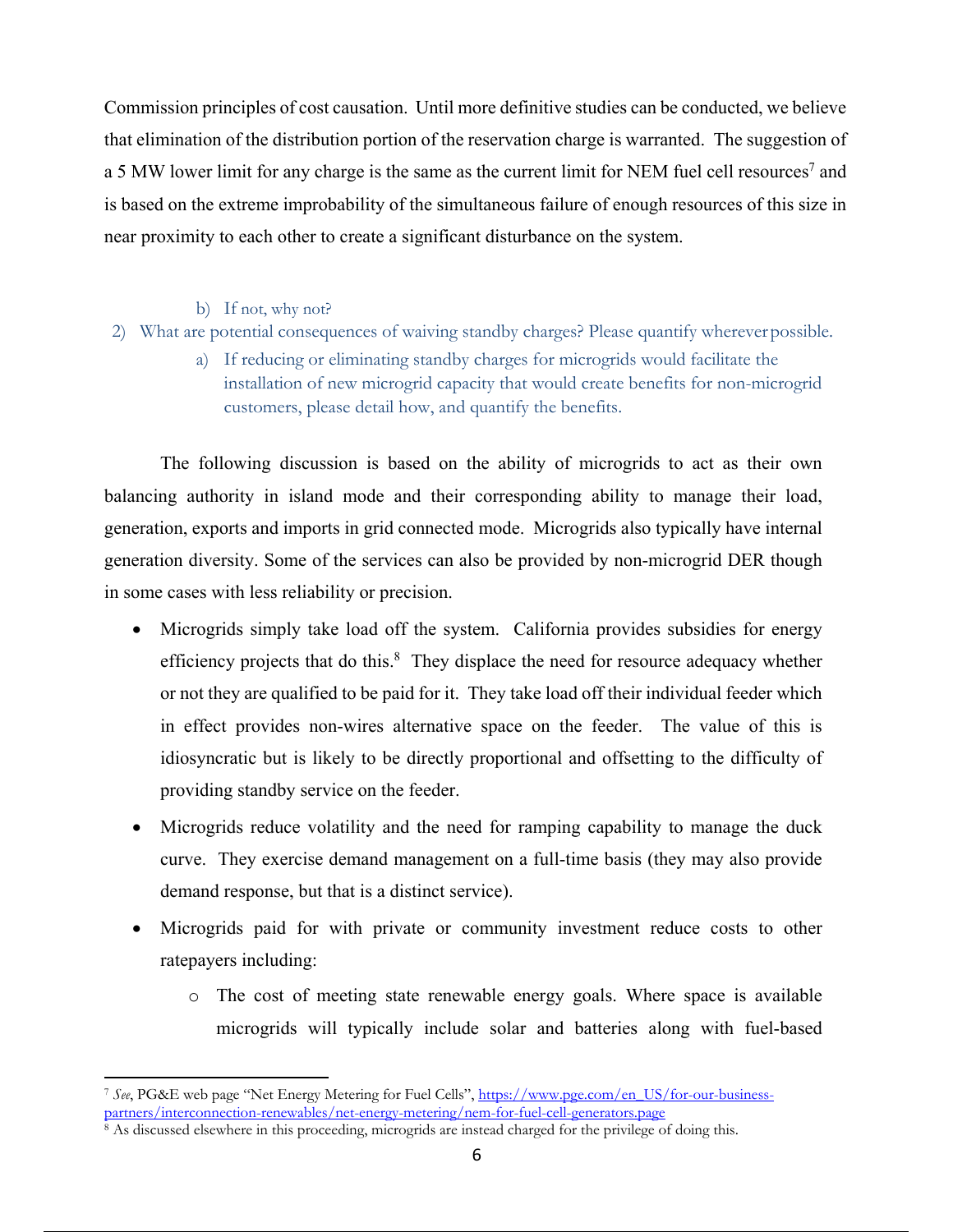generation and may use renewable fuel sources as well. Fuel resources will typically be far more efficient than the current grid average, and SB 1339 limits their emissions profiles (which may be further limited by local air-quality approvals). Many microgrids are entirely solar and batteries. Any renewables installed where the ratepayers do not pay (e.g. through PPA rates) for the capital investment benefits all ratepayers.

o The cost of increasing generation capacity to electrify the transportation system and more of the built environment. The effect is the same as above.

Both of these benefits require taking a dynamic rather that a static view of cost effectiveness. This has not been the Commission's approach to date, but we suggest that it should be.

 Microgrids provide resilience. The "value of resilience" will be the subject of further examination in Phase 4 and will not be briefly resolved. Clearly the resilience of hospitals, schools and other critical facilities have value for other ratepayers, and microgrids have an excellent track record of providing that resilience.<sup>9</sup> In anecdotal reports from our members and members of our member organization IDEA, their microgrids in Texas all survived the most recent winter storm and kept operating. However, that value is not captured in payments or avoided costs within the grid.

In addition to the benefits microgrids already provide, they can provide many more if enabled.

• The MRC takes its definition of resilience from the landmark 2017 study by the National Academies of Sciences, Engineering, and Medicine, Enhancing the Resilience of the Nation's Electricity System,<sup>10</sup> which distinguishes between reliability – the ability to withstand disruption and keep operating in normal mode – and resilience – the ability to rapidly reconfigure and/or repair the system in response to a failure. Microgrids can play a key role in grid resilience *if* utilities invest in sectionalizing the distribution system and in distributed semiautonomous controls that allow microgrids to support local sections of the grid. This is a lower cost (to ratepayers) alternative to diesel at substations. In this connection we also recommend a recent study out of Florida that uses smart meter

<sup>9</sup> See Exhibit B, Examples of Microgrid Resilience.

<sup>&</sup>lt;sup>10</sup> The study is available at, https://www.nationalacademies.org/news/2017/07/enhancing-the-resilience-of-the-nationselectricity-system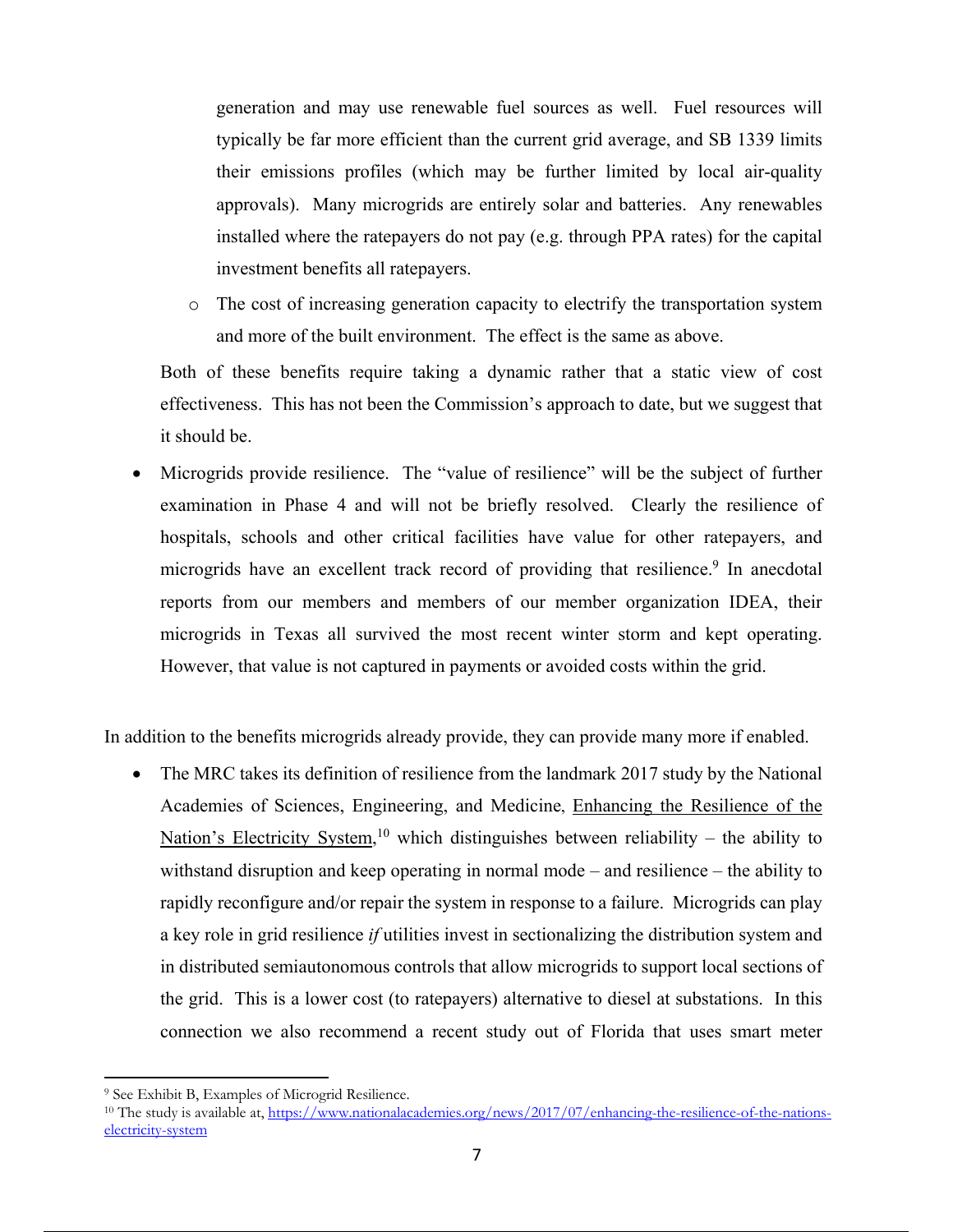installations as a proxy for the degree of utility investment in the visibility that is a necessary component of resilience and concludes that these investments have substantial benefits for ratepayers.<sup>11</sup>

- Many of the benefits that microgrids provide in other jurisdictions comes from their ability to export power or provide other grid services. Exports of power at market rates (e.g. the wholesale rates determined by CAISO) can only help ratepayers by providing more competition. In other RTO markets our members provide frequency regulation, demand response and capacity with the same beneficial effect on wholesale rates. However, as we have discussed elsewhere in the proceeding the interconnection issues for wholesale sales have generally not been addressed, and sales to the utilities are generally impossible for non-Rule 21 eligible resources.
- Microgrids (and other BTM generation) cannot access real wholesale power purchase rates. PG&E's recently revised TOU rates are blocked into peak, partial peak, off peak and spring "super off peak" time blocks for summer, winter and spring periods – not actually tracking wholesale prices. It is hard for a microgrid to deliver the services that it could when it can't respond to detailed price signals. As shown in the screenshot below, at around 2:30 Saturday afternoon, February 20, a spot check of the CAISO website revealed that the wholesale price was negative everywhere in the state. In an efficient system, every battery on the grid should have been charging. But it would have cost over 10 cents per MWh to do so under the PG&E's E-20 tariff (then still in effect). Further, restrictions on charging NEM batteries with grid power would have completely prevented some of them from doing so. Finally, the non-NEM batteries may have had no way of exporting.

[Illustration next page.]

<sup>&</sup>lt;sup>11</sup> Cheyney O'Fallon, Avi Gopstein, NIST Publications, Quantifying Operational Resilience Benefits of the Smart Grid (2021), *available at,* https://www.nist.gov/publications/quantifying-operational-resilience-benefits-smart-grid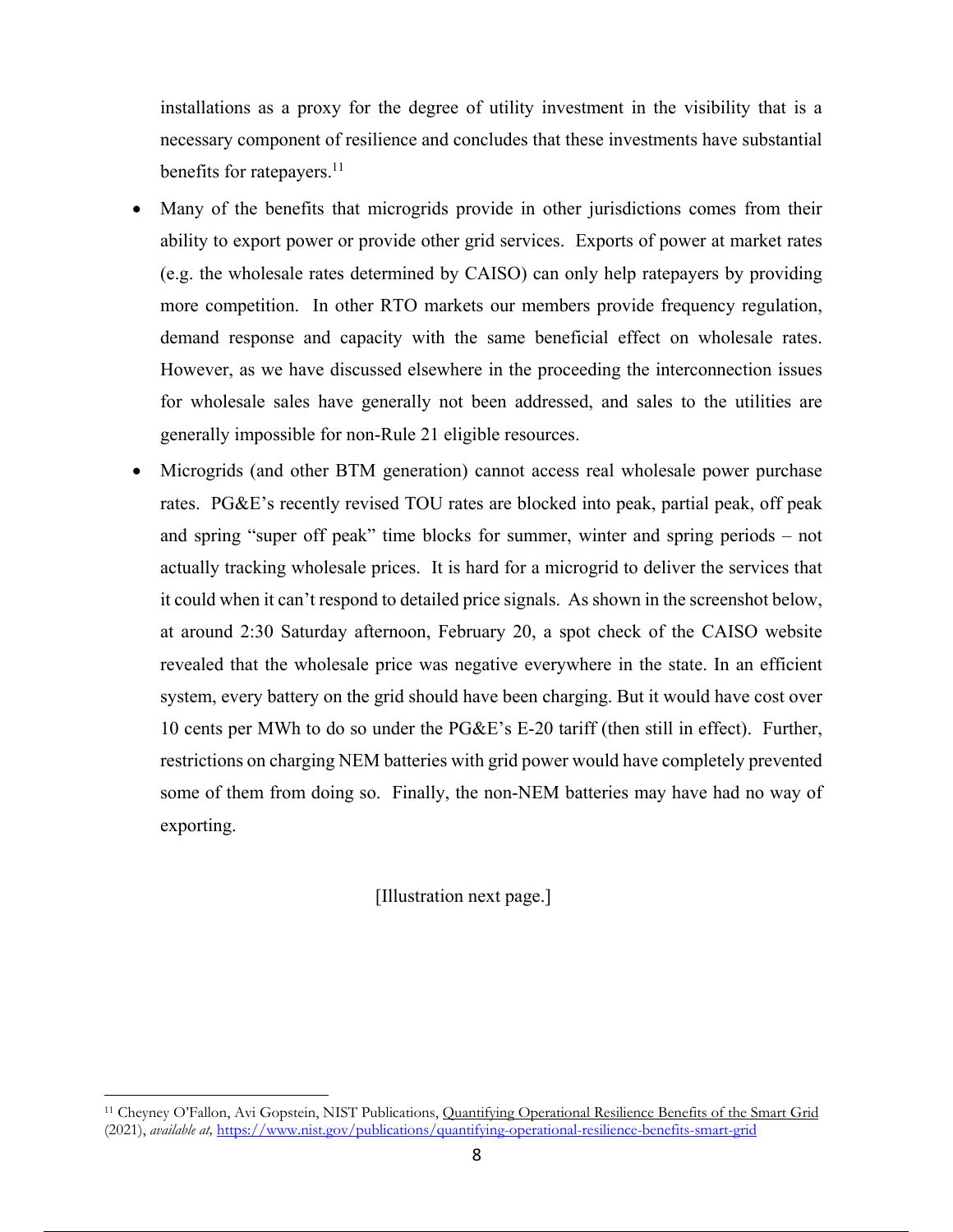

## b) If reducing or eliminating standby charges for microgrids would result in a cost shift prohibited by SB 1339, please detail how, and quantify the cost shift.

As discussed above and at greater length below in response to Question G. 1., the MRC believes that the cost shift goes the other way. BTM resources are paying more than their fair share for the distribution system in standby charges.

# **C. Existing Rate Schedule Features (directed to Utilities and Developers)**

1) Describe the existing ways a customer generator or microgrid project can take service that would not obligate the customer to incur a standby charge, citing for reference to the exact applicable CPUC authorized tariffs, rates, or rules. Are there existing exemptions from standby charges that could apply to certain microgrid use cases? If so, describe.

The Commission and its staff are uniquely positioned to answer this question. In our experience the following exemptions are relevant:

- Net Energy Metering resources.
- Partial offset under PG&E Schedules B-19 and B-20
- 2) What obstacles prevent customer generators or microgrid project developers from using the customer provision of physically assured load reduction (for one example, refer to PG&E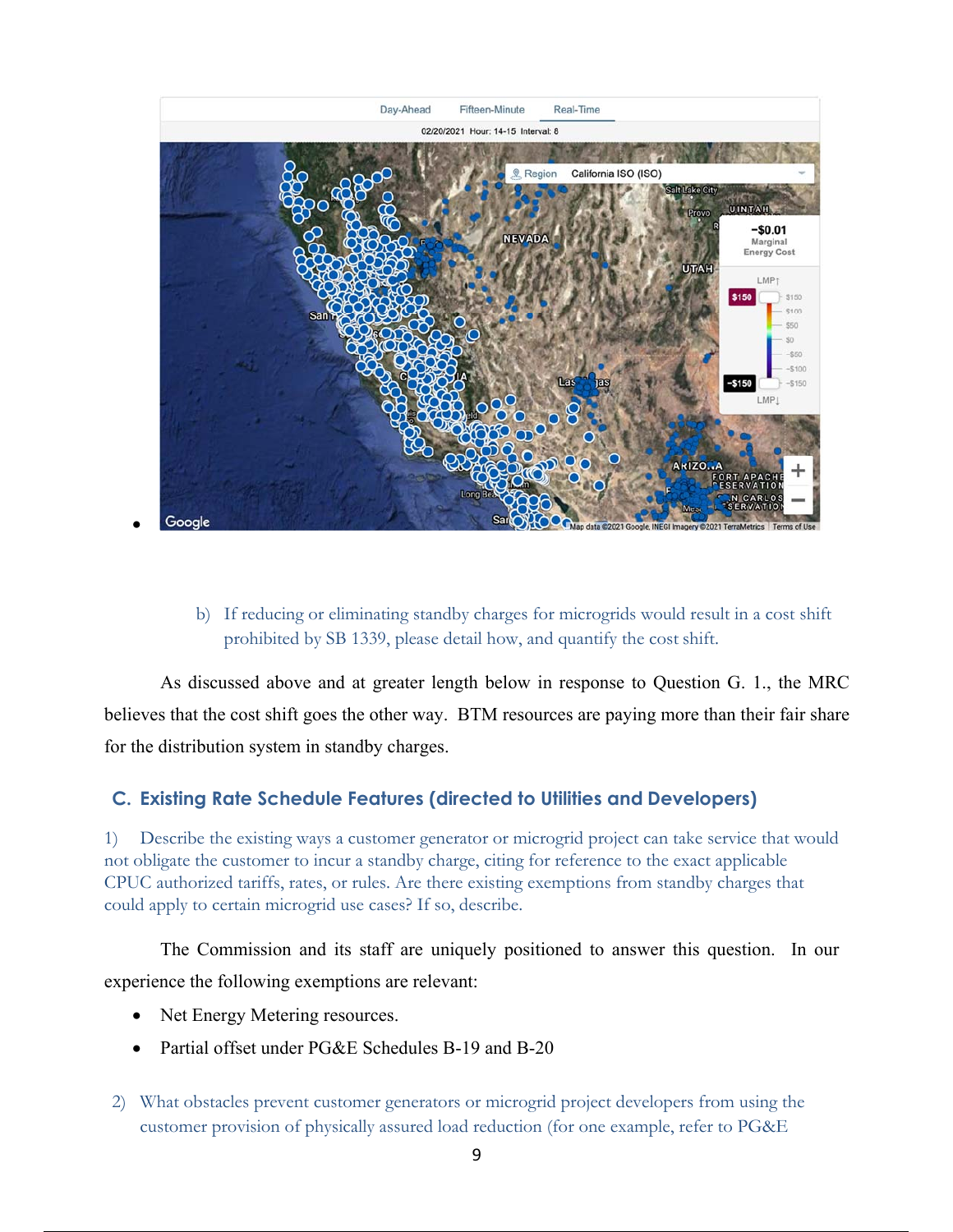Electric Sample Form No. 79-1050)? Would options such as providing physical assurance through reliable firmware settings and less expensive protective relay equipment reduce those obstacles?

The MRC believes that the physical assurance program is inefficient and uneconomic. It requires substantial expenditure on unnecessary equipment that may limit the performance of the microgrid in other conditions. In addition, it ignores true hardship. If hospital generation fails, cutting off its power is a poor solution. In the 2001 Standby Decision the Commission heard suggestions for a customer selected level of backup supplemented by a high emergency rate if it requires more.<sup>12</sup> This and other creative solutions are worth further consideration.

3) If a microgrid project developer or customer generator account signs a physical assurance agreement, will they be eligible to participate in the base interruptible program,<sup>1</sup> emergencyload reduction program<sup>2</sup> or other demand response programs, by promising to island when called and continuing to serve their own customer microgrid load?

## **D. Questions for Developers**

1) Please list examples of customers who were presented with a project cost estimate that declined to move forward in past five years based on concerns of economic feasibility, where it would be reasonable to expect that a complete elimination or partial reduction in standby charges would have changed the customer's decision. Please include quantitative details on the project cost, customer's economic feasibility threshold, and standby charges involved for each example.

Please see Exhibit A for a description provided by Carol Denning, CEO of MRC member Energy Pathways, of a project that was redesigned, stalled, and is currently uncertain of completion due to standby and departing load charges.

2) Please provide quantitative examples of hypothetical but realistic scenarios demonstrating how standby charges affect project economics and/or company profitability.

The following chart is taken from The Effect of Departing Load Charges on the Costs and Benefits of Combined Heat and Power prepared by ICF International for the California Clean DG Coalition in 2013 (the "ICF Report"). It shows the effect for 3 typical projects of PG&E's then

<sup>&</sup>lt;u>.</u> 12 2001 Standby Order at 52.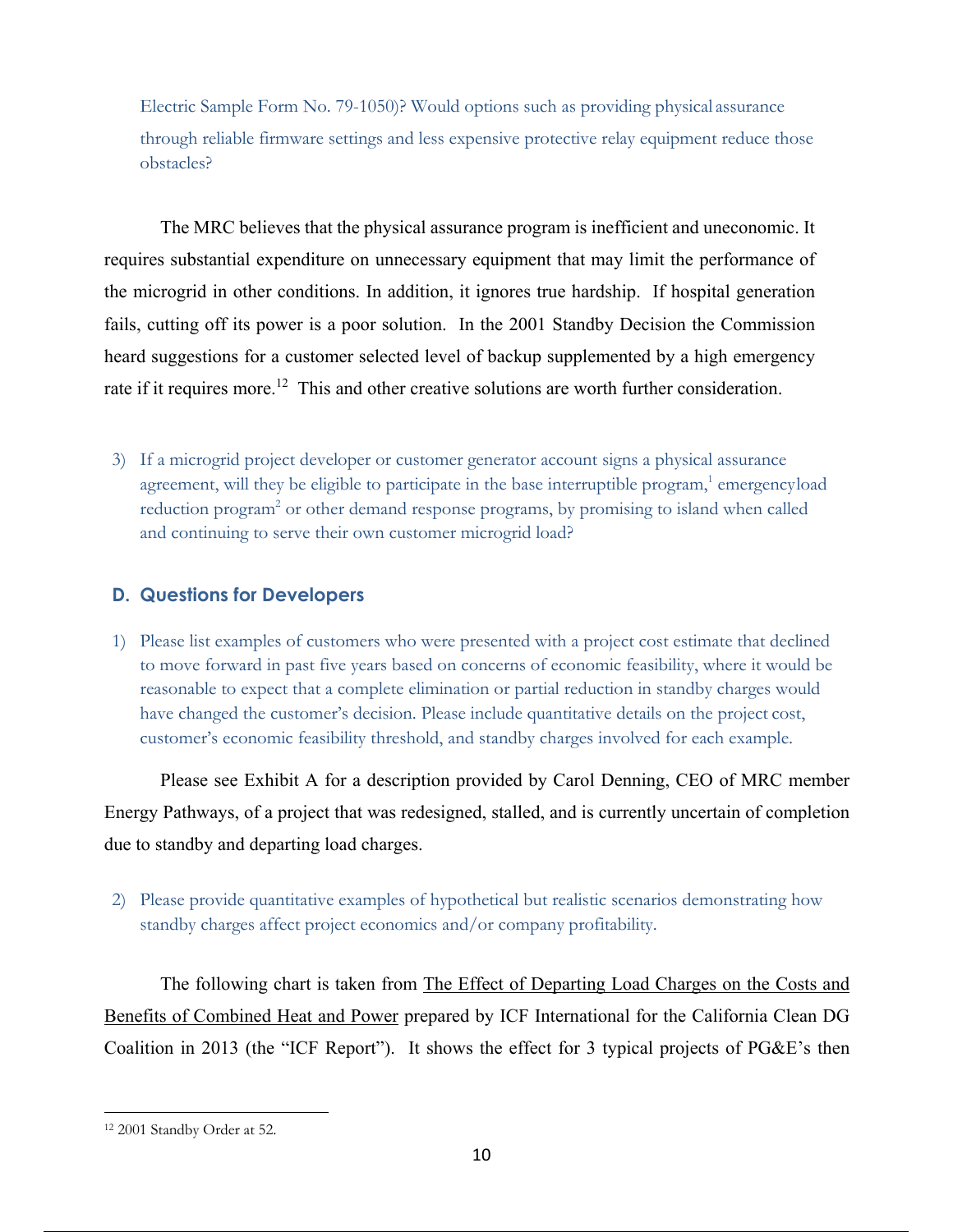standby and departing load charges on the projects' delivered cost of energy – around a 30 percent increase for the smallest project size.<sup>13</sup> As shown below in our response to Question G. 1., the standby charges have increased disproportionately since then.



Figure 2. PG&E Retail Rates and CHP Unavoidable Costs

- 3) Provide examples of customers who have contracted for a physical assurance agreement and describe the terms, conditions, costs, and experience using physically assured load reduction in lieu of paying standby charges.
- 4) Please provide quantitative examples of realistic scenarios demonstrating how standby charges affect project economics and company profitability.
- 5) What obstacles prevent customer generators or microgrid project developers from shifting fuels to renewable fuels in order to become eligible for current standby exemptions or utility rate schedules limited to fully renewable and/or lower carbon intensity technologies?

Many of our members' technologies are capable of generating power from renewable or noncarbon fuels such as biogas or hydrogen. Bioenergy resources that are produced onsite at certain facilities, such as a wastewater treatment plant or dairy, may serve as the renewable fuel backbone

<u>.</u> 13 ICF Report at 7. *Available at,*

https://bcse.org/images/BCSEinAction/impact%20of%20dlcs%20on%20chp%20economics%20final%20report%20clea  $n\sqrt{20}$ copy $\sqrt{20}$ r4.pdf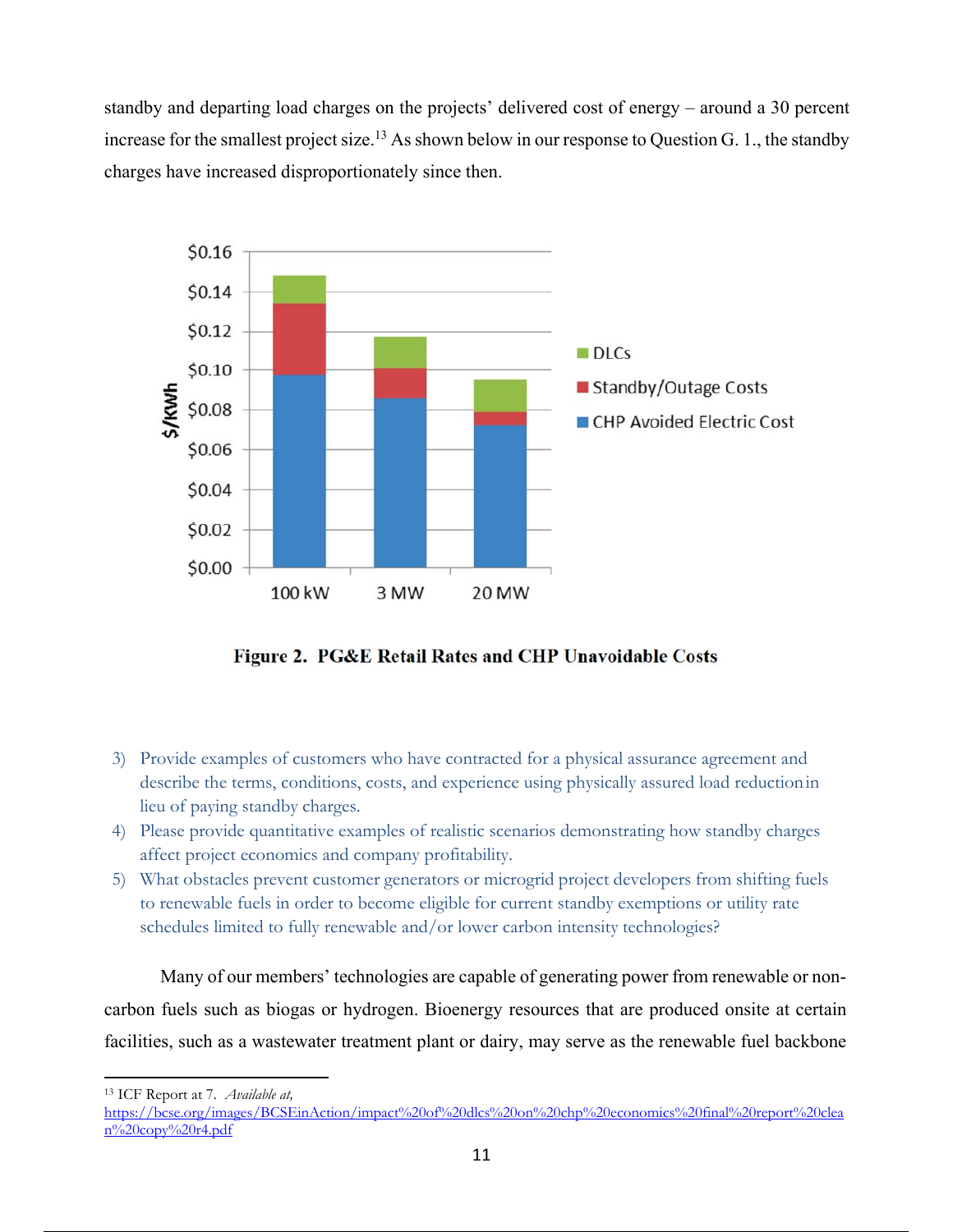for some microgrids. The production of onsite RNG may still not be enough to meet the energy needs of a given facility. If a facility that is looking to install a microgrid must source renewable fuel from offsite, the options for procuring enough fuel for power generation are currently limited, though we anticipate future growth.

One barrier in the transition towards cleaner fuels in the power sector is the availability of supply in the market. There is a robust market for renewable fuels in California. The demand is largely concentrated in the transportation sector driven by the California Air Resources Board's Low Carbon Fuel Standard (LCFS) program.<sup>14</sup> The LCFS program and the U.S. Renewable Fuels Standard both value the externalities of carbon and generate credits for producers of renewable fuels. Those credits are most often purchased by the California trucking fuel and transportation sectors to offset the use of diesel and other heavy duty vehicle fleets.<sup>15</sup> While RNG can be secured for power generation, the market forces driving supply and demand are dominated by the transportation sector because of the robust incentives offered by the LCFS and RFS programs. While not an insurmountable obstacle for power generation technologies, nonetheless, it is a barrier that the Commission should acknowledge when assessing the availability of renewable fuels today and considering requirements for renewable fuels.

6) Please estimate the forecasted market for microgrids under the following situations by completing the table below listing identifying categories of market sectors or critical facility types defined by D.19-05-042. Please cite data sources where applicable:

This would require a major economic study, which we believe the Commission should undertake. In Docket R18-12-005 the Commission required utilities to create lists of critical facilities. The following table lists those categories along with a few others that almost certainly belong. It also gives the number of California facilities in each category to the extent we have determined it so far from publicly available sources (with a focus on which are likely to be large enough to economically support a microgrid):

1

<sup>&</sup>lt;sup>14</sup> California Air Resources Board Low Carbon Fuel Standard https://ww2.arb.ca.gov/our-work/programs/low-carbon-fuelstandard/about

<sup>&</sup>lt;sup>15</sup> *The Feasibility of Renewable Natural Gas as a Large Scale, Low Carbon Substitute* Prepared for the California Air Resources Board and the California Environmental Protection Agency by UC Davis Sustainable Transportation Energy Pathways Program, pg. 13 https://ww2.arb.ca.gov/sites/default/files/classic/research/apr/past/13-307.pdf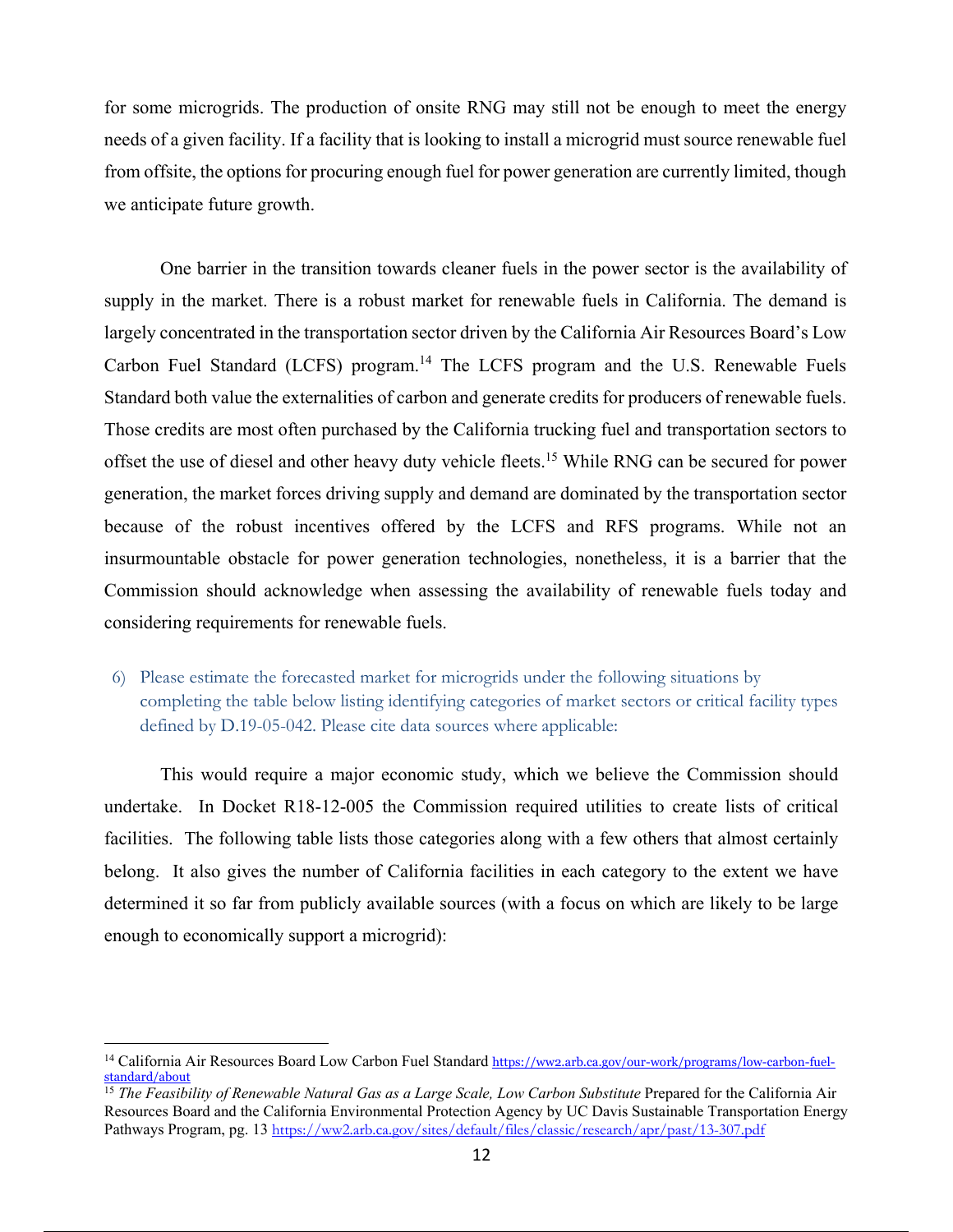| <b>Type of Facility</b>                        | <b>Number of CA Facilities</b> |
|------------------------------------------------|--------------------------------|
| <b>Police Stations</b>                         | 346                            |
| <b>Fire Stations</b>                           | 802                            |
| <b>Emergency Operations Centers</b>            |                                |
| Hospitals                                      | 341                            |
| <b>Skilled Nursing Facilities</b>              |                                |
| Nursing Homes                                  | 1230                           |
| <b>Blood Banks</b>                             |                                |
| Schools                                        | 10,000                         |
| Public and private Utility Facilities Vital to |                                |
| Maintaining or Restoring Normal Service        |                                |
| Drinking Water Plants                          | 2895                           |
|                                                | (including 700 that are        |
|                                                | medium to very large)          |
| <b>Wastewater Treatment Plants</b>             | 900                            |
| <b>Communications Carrier Infrastructure</b>   |                                |
| <b>Other Facility Types</b>                    |                                |
| Airports (with scheduled flights)              | 24                             |
| <b>Major Ports</b>                             | 11                             |
| <b>Military Bases</b>                          | 32                             |

This doesn't cover colleges and universities, grocery stores, gas stations or other transportation infrastructure. By any measure the need is very large. Moreover, none of these facilities sustains economic activity such as industrial and manufacturing facilities or protects them where unexpected shutdowns can result in explosions and toxic releases as occurred in hurricane Harvey in Texas.16 The market for private facility microgrids is, of course, vastly larger.

- o Total megawatts of microgrid generation capacity (excluding storage) that would be financially viable in California if standby charges were waived;
- o Total megawatts of microgrid generation capacity (excluding storage) that would be financially viable in California if standby charges are not modified from their present form.

# **E. Resource Eligibility Questions**

1) Please indicate which resource types below should be granted a partial or complete waiver and explain why (multiple answers are acceptable).

<sup>1</sup> <sup>16</sup> *See*, Explosions and Black Smoke Reported at Chemical Plant, New York Times, (August 30, 2017), *available at,* https://www.nytimes.com/2017/08/30/us/hurricane-harvey-flooding-houston.html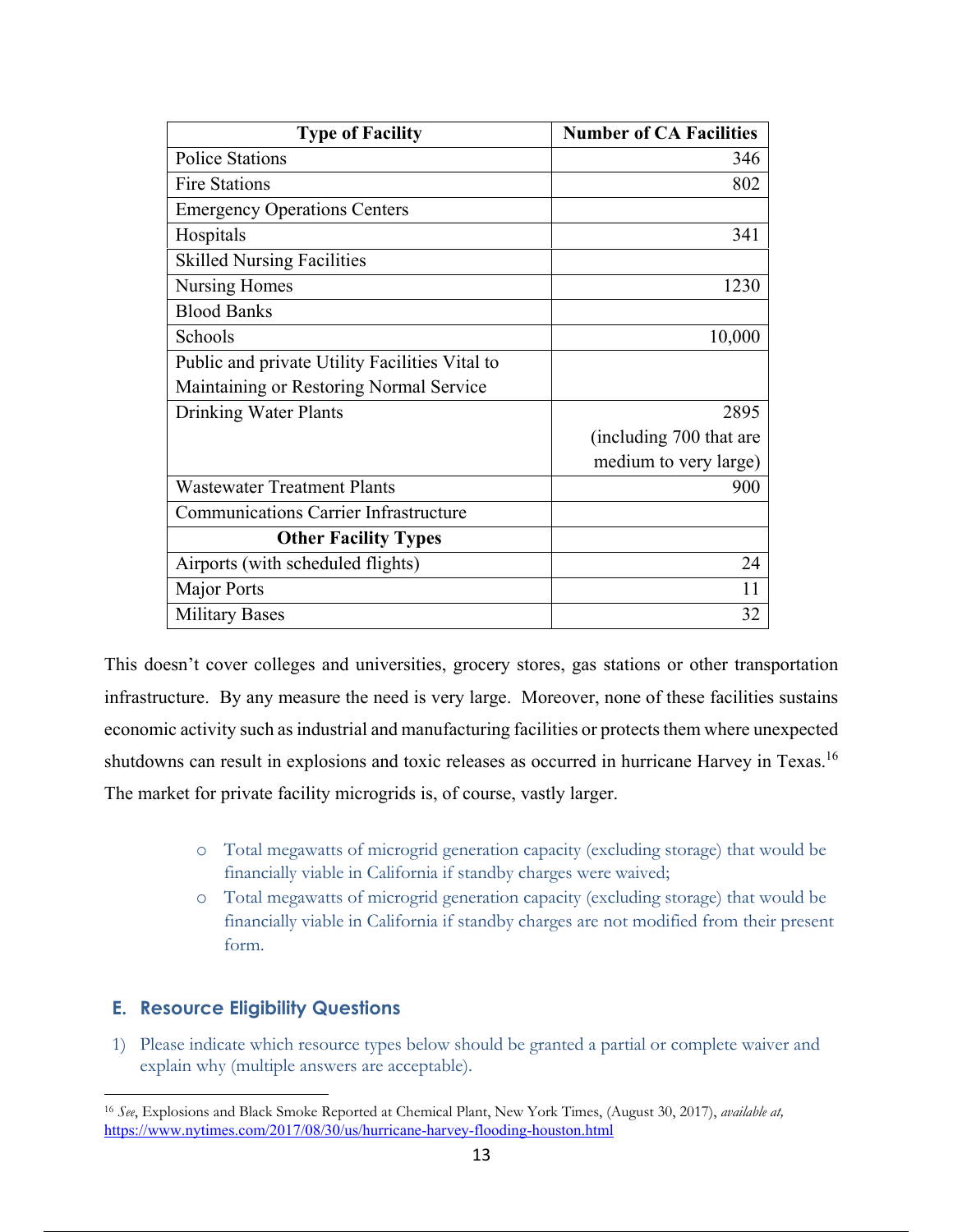- a) No additional resource types, i.e. standby charge exemptions limited to:
	- i) Resources that qualify for exemptions or waivers in existing CPUC authorized rate schedules, with no additional revisions;
	- ii) Resources that qualify for exemptions or waivers through implementation of physically assured load reduction and a physical assurance agreement executed with the utility;
	- iii) Only renewable electrical generating facilities as defined by the California Energy Commission Renewable Portfolio Standard Eligibility Guidebook and the Overall Program Guidebook;
	- iv) Backup diesel generators that serve health care facilities as defined by Health and Safety Code 41514.1 (referenced in P.U.C. 8371(d));
- b) Natural gas generators that comply with emissions standards adopted by the State Air Resources Board pursuant to the distributed generation certification program requirements of Section 94203 of Title 17 of the California Code of Regulations, or any successor regulation (referenced in P.U.C. 8371(d));
- c) Resources that meet some other set of criteria (please explain);
- d) No limits other than meeting the criteria defined elsewhere that are not related to resource eligibility.

All of the foregoing resources are expressly eligible to receive compensation under a microgrid tariff as required by SB 1339.<sup>17</sup> We do not view eliminating or reforming standby charges that improperly shift costs to microgrids as granting compensation, but, in any event, there no justification under SB 1339 for making distinctions. SB 1339 requires the Commission to eliminate barriers for all microgrids as defined, not some of them.

California currently has a broad array of policies aimed at decarbonizing its economy. These include measures directly affecting the electricity sector including an economy wide cap and trade program,<sup>18</sup> a renewable portfolio standard, and a variety of technology specific program such as NEM and SGIP legislation and the Waste Heat and Carbon Reduction Act<sup>19</sup> that favor certain types of renewable energy and storage, along with fuel cells and cogeneration. It also has broad policy objectives for deployment of renewable energy and decarbonization, some of which, such as the mandate to move to emissions free vehicles, will greatly affect the electric sector. Resource adequacy is required to be firm supply, which tends to favor natural gas assets.<sup>20</sup>

1

<sup>17</sup> Pub. Util. Code § 8371 (d).

<sup>18</sup> Health and Safety Code § 38500, *et seq*. While the result is subject to a range of factors, back of the envelope calculations by MRC member engineers suggest that natural gas generators larger than 10 MW will typically exceed the statutory minimum of 25,000 MTCO<sub>2</sub>e per year and be subject to program mandates and generators as small as 5 MW may be included depending on their efficiency and other factors.

<sup>19</sup> Pub. Util. Code § 2840, *et seq.*

<sup>20</sup> Natural gas assets constituted roughly two thirds of all RA assets according to the Commission's September 2019 report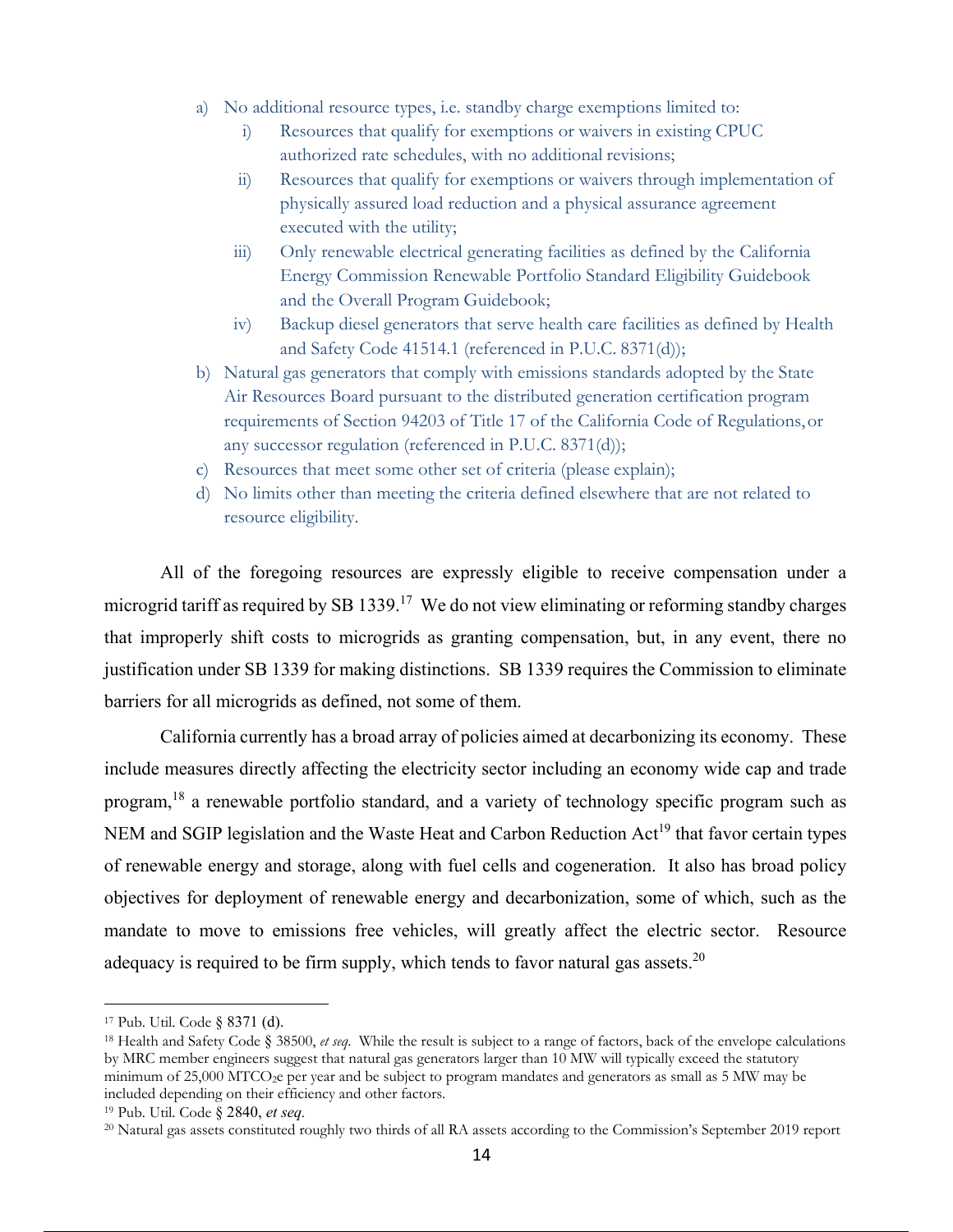The MRC would support studies that quantify the contributions of microgrids to reducing (or increasing) CO2 emissions. However, given the explicit statutory guidance on resources eligible for a microgrid tariff, and the evident (albeit less than fully quantified) benefits of microgrids across a range of policy objectives, the MRC suggests that it would be unwise for the Commission to try to second guess the statutory standard.

- 2) If CPUC were to allow nonrenewable project resources to be eligible for a waiver or reduction in standby charges in exchange for a service, should it take additional actions to ensure consistency with statewide greenhouse gas emissions and criteria air pollution reduction goals? For example,
	- a) Should the CPUC impose a maximum emissions limit other than one of those listed in the question above?
	- b) Should the CPUC define periodic reporting requirements to demonstrate a reduced carbon intensity compared to a standard?

Please explain any other suggestions you think would address this goal.

### **F. Questions to Identify Details of Proposed Service Provided**

1) What existing services (define and describe in detail) do distributed energy resources in microgrids already qualify for that the microgrid owner can offer to the IOU or the CAISO?

If microgrids aren't NEM resources or Qualified Facilities, it's very hard for them to sell energy (see discussion above at Question B. 2.). If a microgrid has a CAISO interconnection, it can sell demand response through an aggregator.<sup>21</sup> FERC Order 2222<sup>22</sup> will expand wholesale markets, probably in 2022. The challenge is that microgrids are capable of providing services to *both* utilities and CAISO, but there is not an interconnection pathway structured for this. To our knowledge, in order to provide RA and other ancillary services to the wholesale market, a resource must interconnect under WDAT, which has a lengthy timeline for interconnection. Most microgrids provide distribution level services and in some cases are eligible for Rule 21 interconnection, but this currently precludes them from participating in CAISO markets. A challenge and an opportunity for the Commission would be to develop a microgrid tariff that allows DERs to both interconnect in six months or less and provide the full suite of grid services they are technically capable of providing today.

<sup>1</sup> "The State of the Resource Adequacy Market".

<sup>21</sup> *See discussion in,* Post-Technical Conference Comments of the California Independent System Operator Corporation filed in FERC Docket RM18-9-000, *available at*, https://www.caiso.com/Documents/Jun26\_2018\_Post-TechnicalConferenceComments-Participation\_DERA\_MarketsOperated\_RTOISO\_RM18-9.pdf  $22$  172 FERC ¶ 61,247.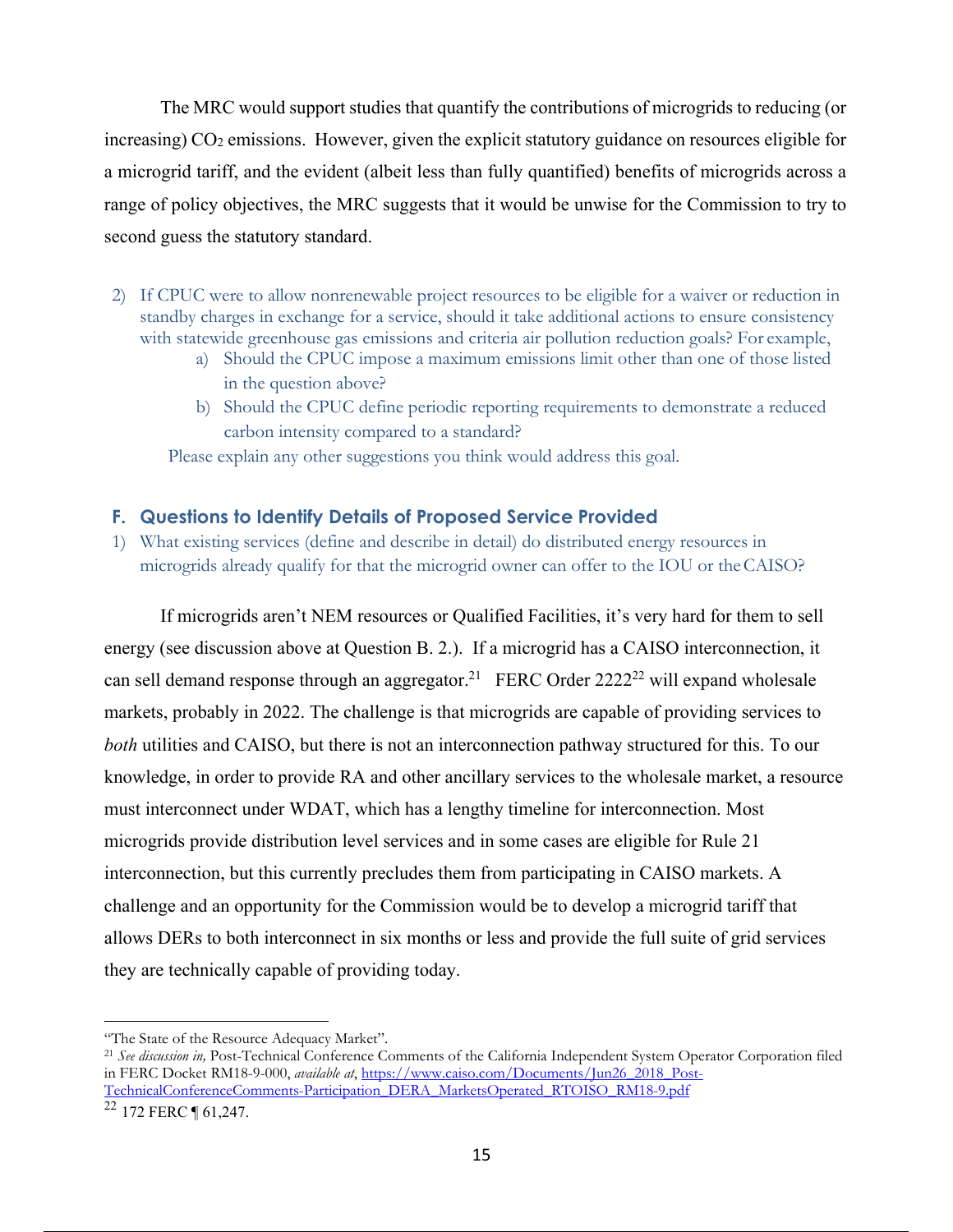2) Under what specific circumstances would it be in the public interest to require utilities to waive or reduce standby charges to a microgrid for intentional islanding? How should the benefits to the public be identified, measured, and valued?

Intentional islanding is a form of demand response. The costs to operate in island mode are likely to be very different for different microgrids and may vary widely depending on the ambient conditions and the duration of islanding. This is an example of the difficulties of making vague tradeoffs rather than well specified services as described above.

3) Would providing electric service to a critical facility as defined by D.19-05-042 in situations where the IOU does not provide service, such as during a planned public safety power shutoff, be sufficient to merit waiving or reducing standby charges? (E.g., if a microgrid that serves a critical facility must island to continue to provide service to the critical facility during a utility planned outage such as a PSPS, should the standby charge be waived or reduced for that microgrid for any month in which that occurred?) If so, why should a waiver or reduction in standby charges be available to microgrids and not other types of backup generation? Please explain your answer. If you think criteria other than those defined in D.19-05-042 should be used to determine eligibility, please explain which criteria should be used and why.

This question does strongly suggest that microgrids (or other resources) that provide backup to utilities who abandon their obligation to serve and declare PSPS events to shield themselves from liability, should get the professional courtesy of an exemption from standby charges. It is not clear why that should be limited to the month in which a PSPS occurs. Microgrids are providing year-round backup. Will standby charges be limited to the rare occasions when generators fail?

- 4) Other than islanding, is there a different type of grid service that can be uniquely provided by microgrids (or specific types of microgrids), and not the individual resources comprising the microgrids, that would merit a standby charge waiver or reduction (please define the type of microgrid and the grid service)? How should the benefits to the public be identified, measured, and valued?
- 5) How should a customer be required to demonstrate that it can provide a particular service in exchange for a standby charge waiver or reduction and why?
	- a) Physical equipment meeting certain specifications;
	- b) Software settings capable of inducing equipment behavior;
	- c) Contractual obligation only;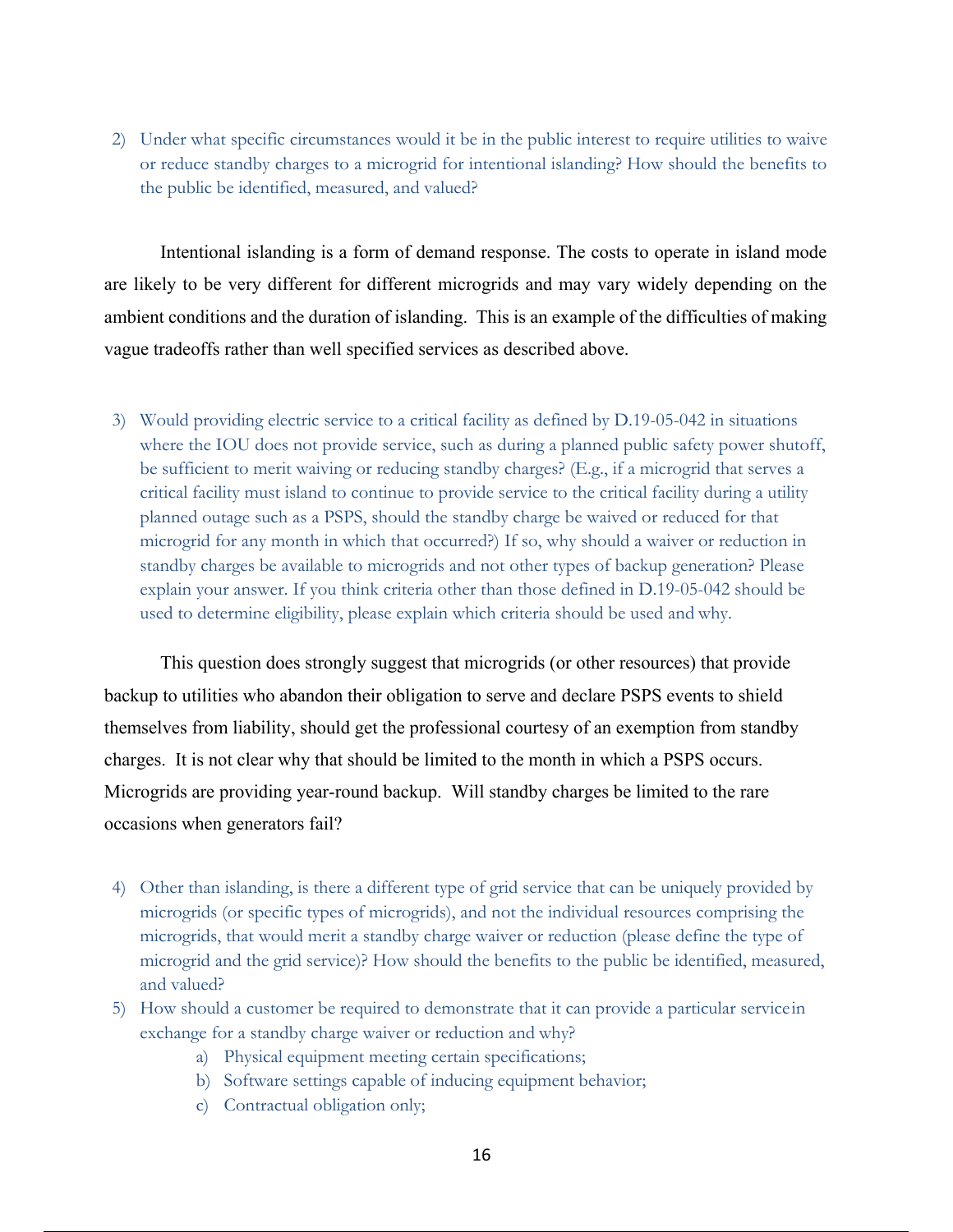- d) Combination of the above;
- e) Other.

The answer to this question clearly depends on the service. In general, contractual obligations with financial consequences for failure to perform are preferred. Financial assurances may be appropriate, and a microgrid could elect between automated response and providing such assurances. Physical limitations are very unlikely to be efficient.

- 6) What trigger should CPUC require a customer to respond to in exchange for a waiver or reduction in standby charges and why? Examples:
	- a) Warning of Stage 3 Emergency ;
	- b) Specific temperature threshold (please specify);
	- c) Price threshold (please specify);
	- d) Emergency situation on the electric distribution or electric transmission system (please specify);
	- e) Situation impacting system restoration (please specify);
	- f) Emergency declaration by local, state, or federal authority;
	- g) Designated situation specific to IOU bi-lateral agreement;
	- h) Other

## **G. Cost Benefits Questions**

1) Are standby charges appropriately rooted in cost causation principles? If reducing or exempting microgrids from standby charges would result in a cost shift prohibited by Senate Bill 1339, please detail how.

The MRC believes that standby charges have lost their moorings in cost causation. In the 2001Standby Decision PG&E successfully argued that there were very few DERs, and that the lack of diversity suggested that each DER should shoulder a large proportion of the costs of standby capacity to serve its needs.<sup>23</sup> This is clearly no longer accurate; diversity is far greater. Utilities could provide accurate information, and the Commission could require it, but as a rule the parties to this proceeding would not have access. The architecture of the distribution system will create local divergences, but the current standby charge does not pretend to take those into effect (and, as discussed above, where there is limited ability to serve a resource it is also probably true that the resource is providing large non-wires benefits on a regular basis).

In addition to the increasing diversity of DER on the grid, microgrids typically incorporate

<sup>23 2001</sup> Standby Decision at 55.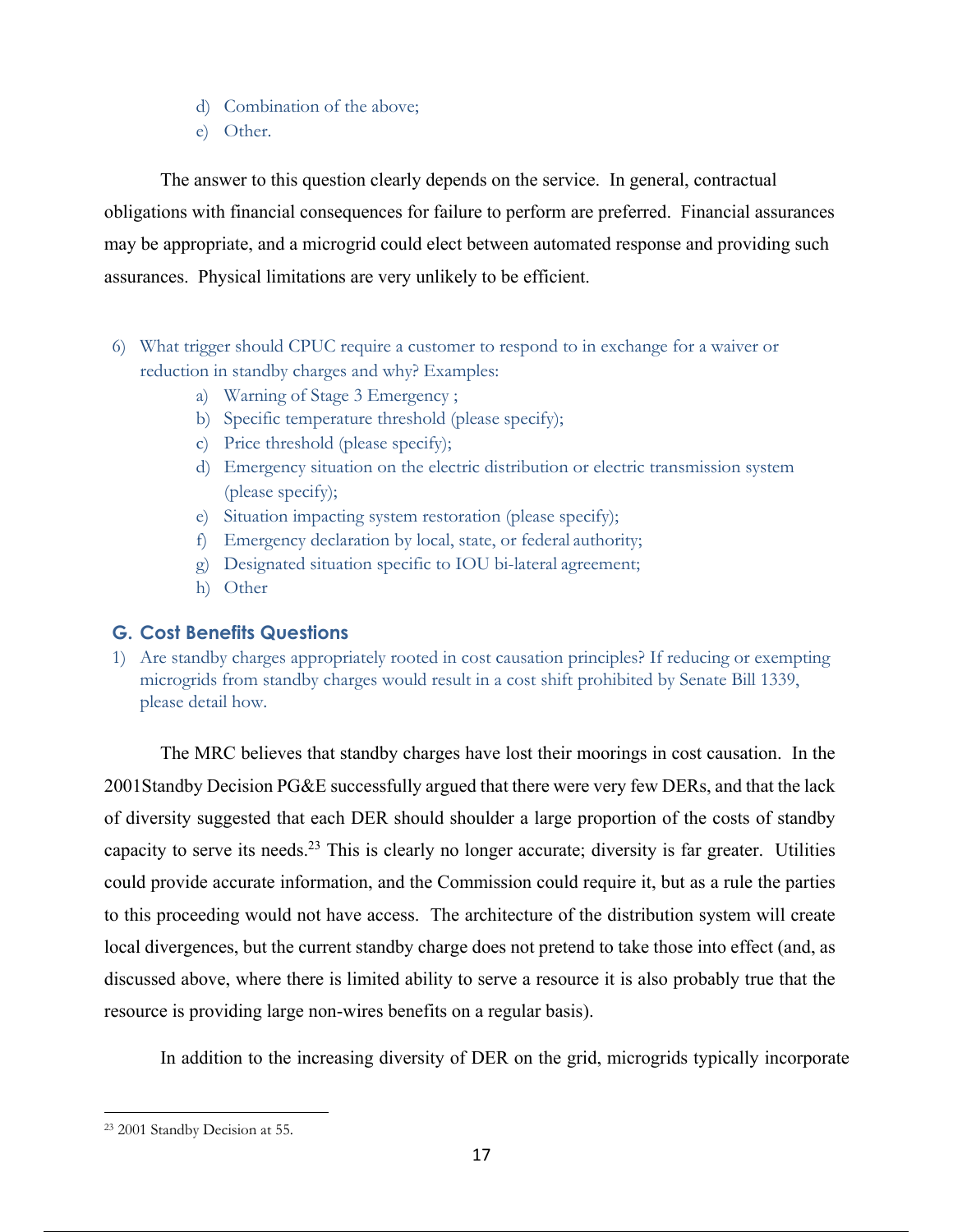diverse resources internally. These are likely to include solar generation, battery storage, fuel-based generation, building management systems and other internal load shedding capacity, and system controls, and may include, for example, other renewable resources, legally required backup generation, and thermal storage. They will not all fail together. Maximum hourly peak demand is clearly not an appropriate measure of standby requirements, and the capacity of the largest resources is also unlikely to reflect performance on the loss of generation. The largest capacity resource may not be intended as base load, a battery that is charging can switch to discharging, legally required backup power can come on, or the microgrid can shed load. This all argues for customer nomination of required backup, subject to utility review. Adjustments for performance over time make sense.

Other factors also enter in. The reservation charge is generally based on allocating the fixed cost of equipment in place.<sup>24</sup> Measuring that on non-coincident peak loads for each customer necessarily leads to a sum of usage amounts that exceeds both actual average usage and coincident peak usage. The Commission generally uses Equal Percent of Marginal Cost (EPMC) to set rates.<sup>25</sup> In other words, rates are set to cover the utility's revenue requirement in a way that is proportional to each rate class' contribution to marginal cost. The design size of the distribution system is based on coincident peak and is a relevant measure cost causation and historic fixed costs should to some extent be allocated on average usage. There is no real justification for non-coincident peaks. Moreover, having those charges recomputed by the month leads to unnecessary and inappropriate variability in allocation of fixed costs. Finally, to a large extent the utility determines the necessary local system expansion to serve a load at the time of interconnection and charges the customer for the needed capacity to serve it. If a new microgrid reduces imports by an existing customer, the local standby capacity is already there.

Comparison of the reservation component of standby charges with demand charges in other rate schedules strongly suggests that standby charges are inappropriately high. From November 2014 to November 2019, PG&E standby total reservation charges increased 133% from \$3.33/kW to \$7.75/kW. In contrast, over this same time period, summer and winter demand charges for A-10 TOU increased 44% from \$13.40/kW to \$19.25/kW and 82% from \$6.68/kW to \$12.17/kW, respectively. For E-19 over the same five-year time period, maximum monthly demand charges

<sup>24 2001</sup> Standby Decision at 51.

<sup>25</sup> TOU Decision at 12.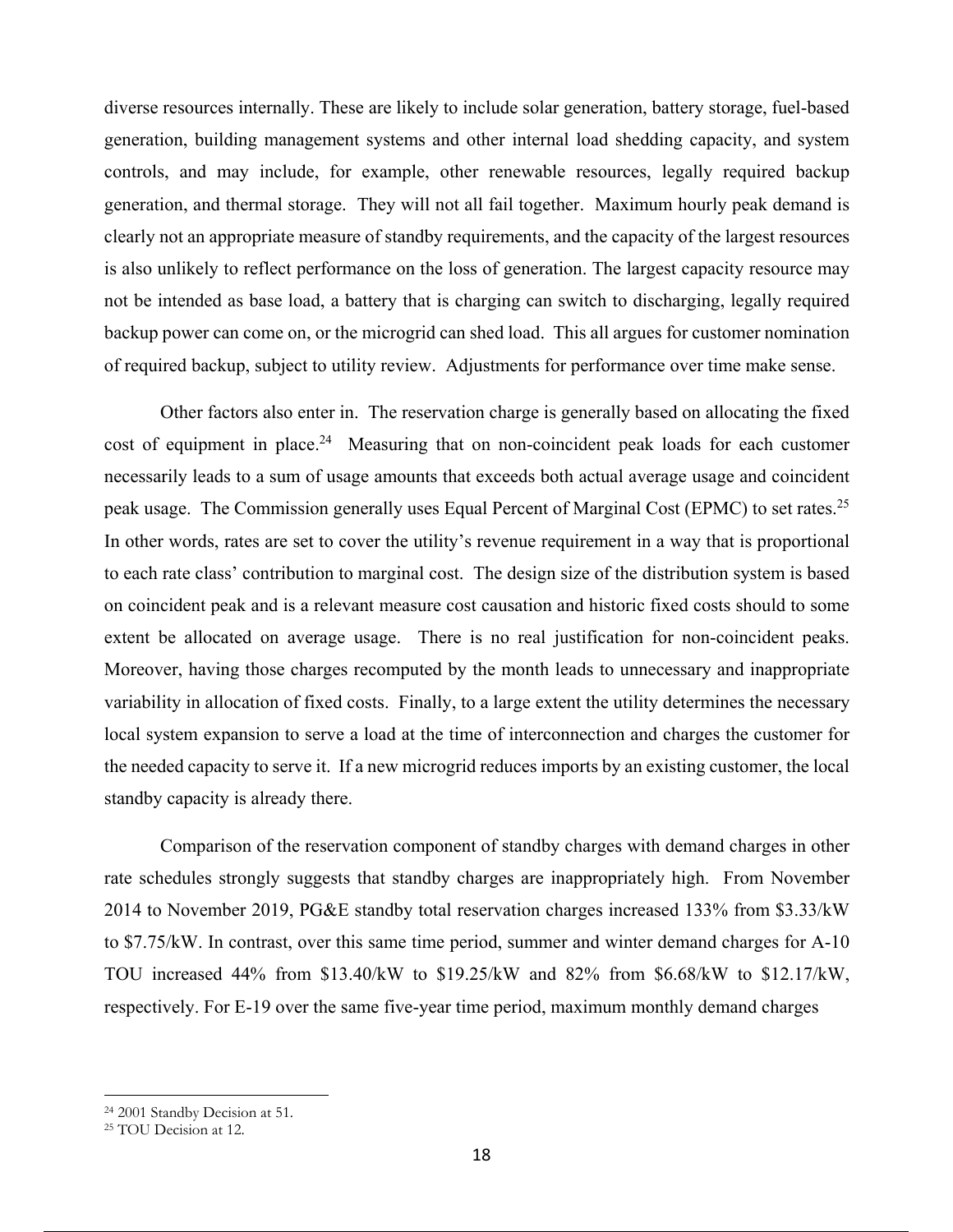increased 59% from  $$10.24/kW$  to  $$16.27/kW.<sup>26</sup>$  Moreover, a comparison of current charges also suggests inequity. The current PG&E Reservation Charge for distribution under Schedule SB is \$8.07 per kW per month (applied to 85 percent of the Reservation Capacity).<sup>27</sup> The current PG&E demand charge for distribution under Schedule B-20 is \$28.69 per KW per month summer (with different sub-rates applied to different non-coincident peaks) and \$12.87 per KW per month winter (applied to peak period peak). To roughly equalize these charges, one has to assume that the usage of the distribution system on a standby basis under Schedule SB is over 25 percent in summer and over 60 percent in winter! It is hard to see any justification for this cost allocation.

Finally, we believe that generators below a certain size do not fail in sufficient concentrations in any given region of the grid to constitute anything more than noise in the overall operation of the grid. The suggestion for a 5 MW lower limit is somewhat arbitrary and intended to be rebuttable, but we doubt that it is easily rebutted. Above 5 MW it seems clear that current rates are highly arbitrary, and we simply suggest that they be suspended unless and until better cost analysis and allocation is provided.

- 2) How can the estimate of public benefits to non-participating ratepayers not connected to a microgrid be quantified in such a way as to be able to provide a basis for waiving or reducing standby charges?
- 3) What form of evidence that the microgrid provides incremental benefit to other customers must the microgrid owner provide to justify the waiver? (e.g. If the microgrid can demonstrate measurable, quantified benefits to non-participating customers or the utility or the microgrid serves critical facilities, essential services and others identified by D.19-05-042.)

This should not be done on an individual basis. It would be time consuming and arbitrary.

4) What controls are needed to ensure that the customer generator or microgrid project is not over-compensated and not double-counted from among multiple programs. including the Base Interruptible Program, the Emergency Load Reduction Program, individual power purchase agreements or bilateral contracts, Net Energy Metering, and the various incentive programs such as the Self Generation Incentive Program?

## **I. Questions to Identify Details of Potential Waiver**

1

<sup>26</sup> R.19-09-009 Track 2 Staff Concept Paper pg. 64 and PG&E Tariff Books for A-10 and E-19 https://www.pge.com/tariffs/electric.shtml

<sup>&</sup>lt;sup>27</sup> See, https://www.pge.com/tariffs/assets/pdf/tariffbook/ELEC\_SCHEDS\_SB.pdf

For a 5 MW generator this amounts to \$411,570 annually in perpetuity. This amount would amortize over \$5 million at 5 percent over 15 years. In other words, the charge is equivalent to adding over \$5 million to project cost. At the rate the charge has been escalating the actual lifetime cost is much higher.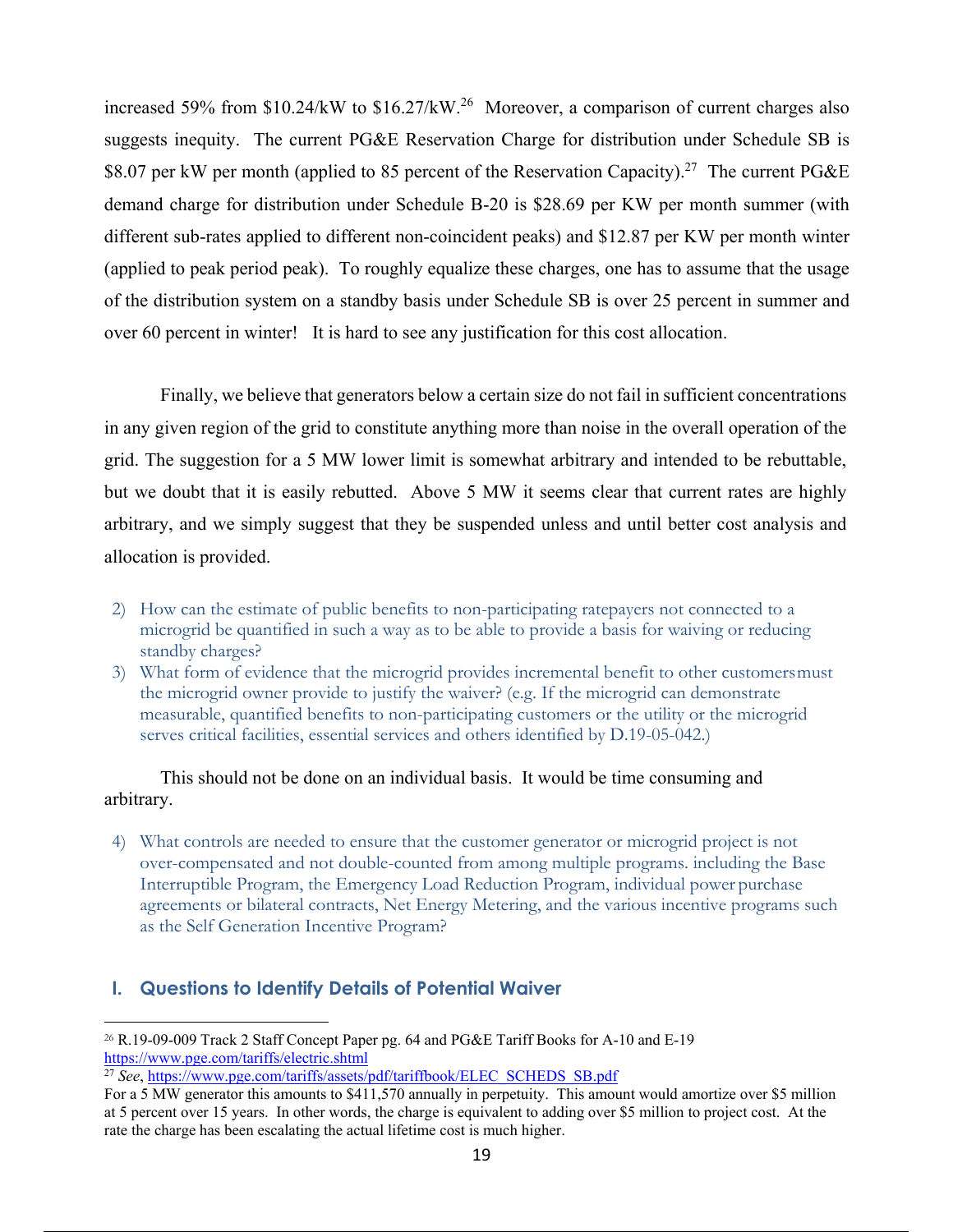- 1) What specific parts of the standby charges rate schedule should be waived or reduced, if any waivers or reductions are granted?
	- a) Reservation;
	- b) Other (please explain).

We suggest elimination of all standby charges for microgrids under 5 MW, and elimination of the distribution portion of the reservation charge for microgrids 5 MW and greater.

- 2) What amount of standby charges should be waived if waivers are granted, and why?
	- a) All;
	- b) Proportionate to benefit;
	- c) All if no demand charges in that billing period;
	- d) Other (please explain).
- 3) How long should a waiver be granted if any waivers are granted, and why?
	- a) Indefinitely;
	- b) Certain number of years (please specify);
	- c) Annual, with annual renewal;
	- d) Certain capacity enrolled;
	- e) Other (please explain).
- 4) If the CPUC takes the action above such as modifying the standby charge, should CPUC limit the applicability of the standby charge waiver to new projects, or should the waiver apply to existing projects as well? Please justify your answer, after first stating your position:

If, as we believe, current standby charges represent an improper cost shift to

### microgrids, they should be reduced or eliminated for all microgrids.

a) Please describe what types of incremental benefits a waiver of standby charges would be likely to enable existing microgrids to provide to non-microgrid customers. Please describe in detail how a waiver of standby charges would enable the delivery of each proposed benefit, and how the benefit would be incremental to the present circumstances.

### We described those benefits in response to Question B. 2.

b) Please estimate, in \$/MW, the financial value of each incremental benefit that waiving standby charges for existing microgrids would deliver to non-microgrid customers.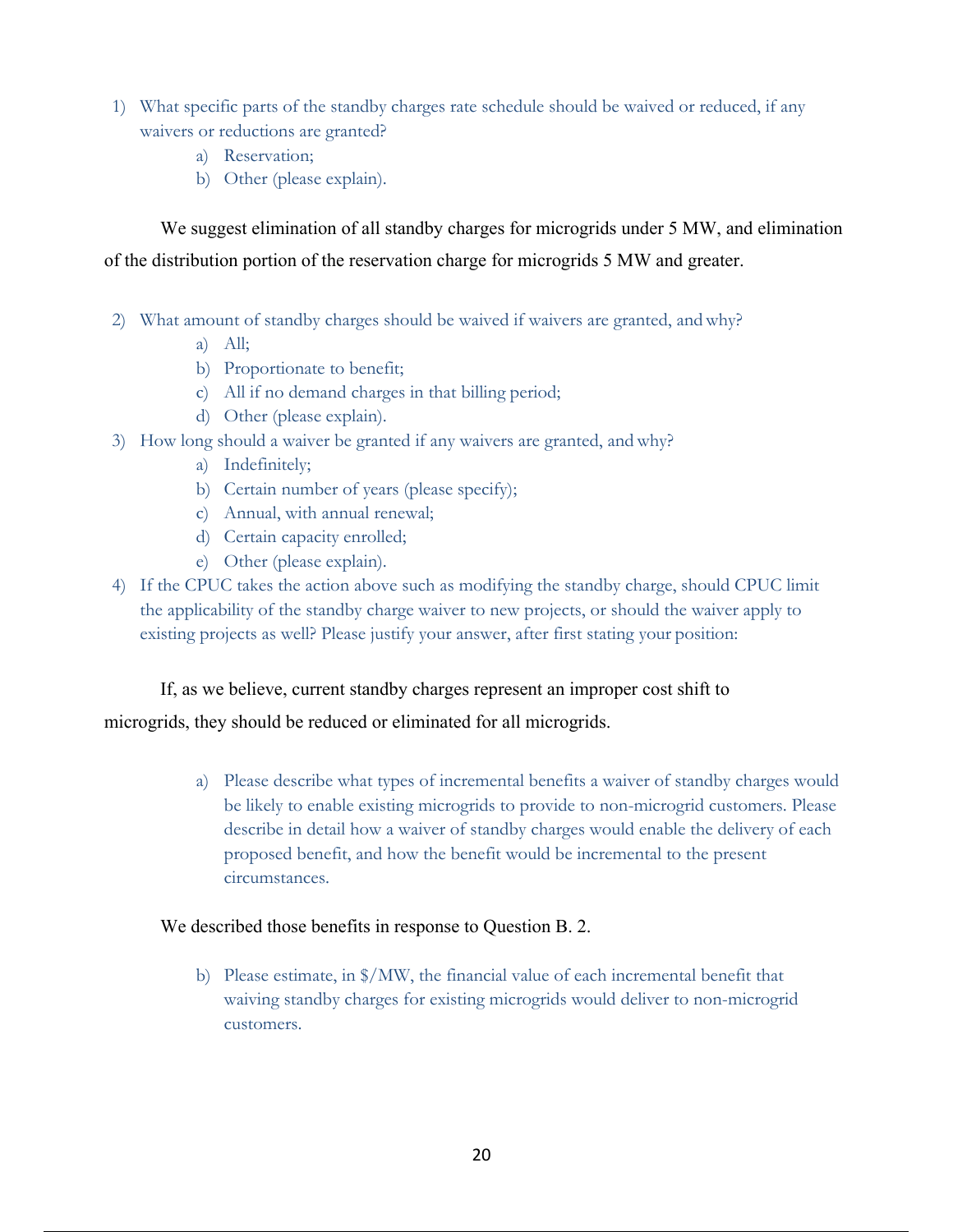It is not realistic to ask this of participants in the proceeding. The NEM 2 cost effectiveness study took months of work by professional econometric analysts. We have had three weeks' notice.

#### **Conclusion**

The MRC respectfully requests that the Commission (i) exempt small microgrids from standby charges entirely, (ii) take interim action to exempt all microgrids from the distribution component of the reservation charge of the standby tariff, and (iii) initiate a thorough study of the benefits and costs to the grid of microgrids prior to and as a necessary basis for reinstatement of any reservation charge and to support its further deliberations in this proceeding.

Dated: March 3, 2021

Respectfully submitted,

C. BAIRD BROWN

By: /s/ C. Baird Brown

C. Baird Brown

Attorney for Microgrid Resources Coalition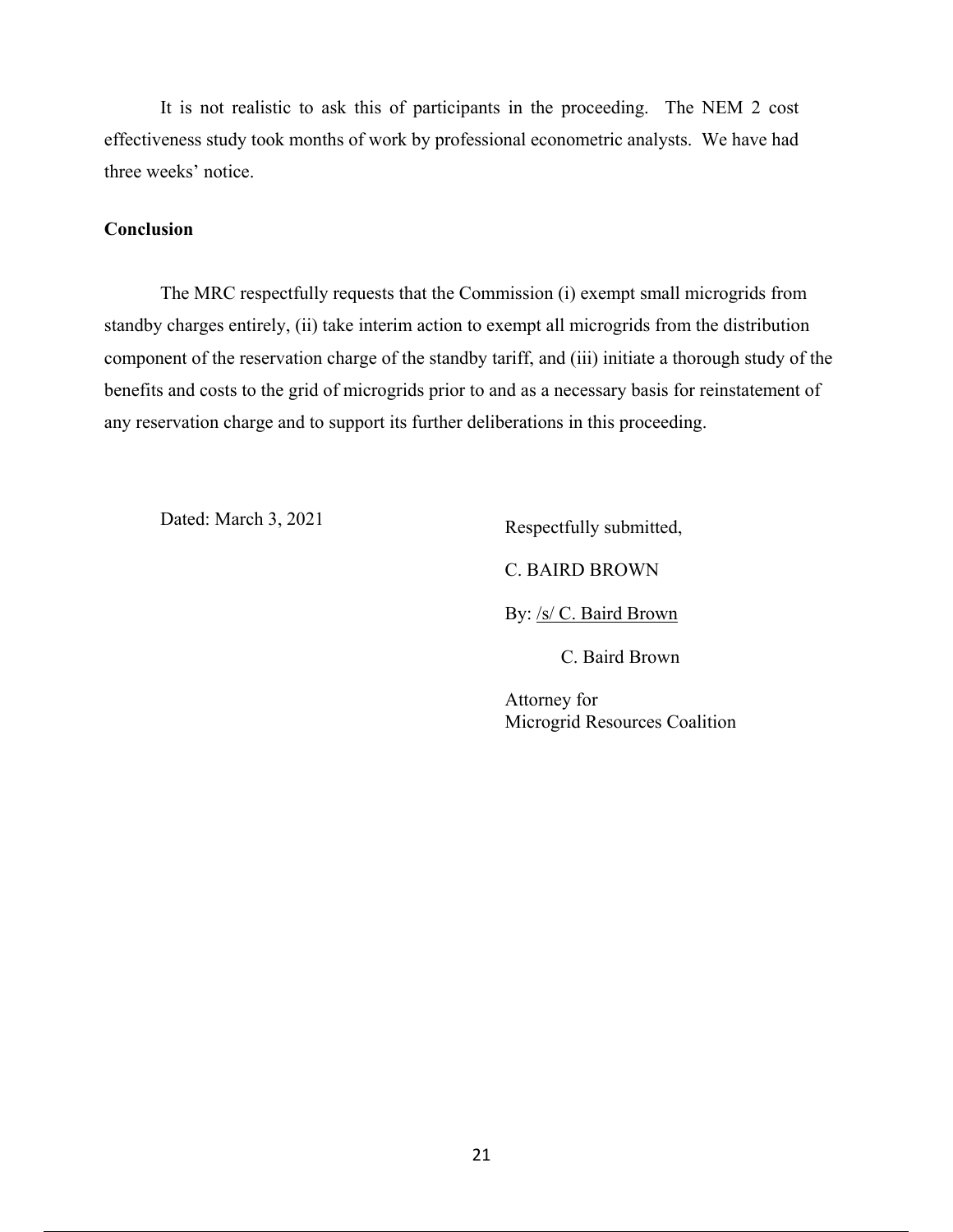# **Exhibit A**

## **Information on DLC and SBC Burdens**

The following information was supplied by Carol Denning, President of Energy Pathways, who has a long history of developing microgrids. In particular she was involved in a proposed 4 MW cogeneration microgrid to support a group of biotech facilities on a University of California campus. The campus is already served by significant onsite and offsite solar, but the proposed project was a gas co-generation microgrid to provide hot water and assure ongoing electric service for some of the top bioscience research projects in the U.S. It was also expected to significantly reduce energy costs.

By way of background, the UC California system is operating 136 MW of cogeneration across their portfolio because of all of its attributes. These systems provide resilient, efficient energy to both UC hospital campuses, as well as UC educational campuses. She comments on that choice:

- *Resiliency*: In the past we were reluctant use fuel cells in any resiliency application because they easily trip off under poor power quality conditions from the grid (the new norm) or the intermittency of renewables coming on and off the microgrid. Once tripped off fuel cells can take several hours to come back online.
- *Efficiency*: As for efficiency, when there is a thermal source, CHP can reach efficiencies of up to 90%, whereas electric only technologies, at best 45-60% and still don't address the thermal loads.
- *Economics*: When affordability is a factor, long duration synchronous generation is a fraction of the cost of fuel cell technology. In many cases 30-50% less expensive depending on technology and application. This is an important point for our DAC's.

For this project, the design-build cost of the proposed plant is anticipated to be approximately \$16 million with energy savings calculated at approximately \$4.7MM under conservative economic conditions over the 20-year life of the project. The project shows savings if approved built and commissioned by December 31, 2020 before the departing load exemption for the Universities of California is due to expire. If the CHP plant is not completed by this deadline, the departing load charge will add a staggering \$13 million in additional fees nearly doubling the cost of the project. The project financial analysis includes increased gas transportation charges for greenhouse gases and pipeline safety fees, 40% biogas beginning in 2025, carbon offsets for all GHG emissions (which increased slightly) property taxes and standby charges escalating yearly at 7% per year.

- The units would provide 27,557,563 kWh annually plus thermal district energy.
- Though one CHP unit was the better fit, two CHP units were configured because they decreased SBC's by \$36,000 per month. The equipment tied to the CHP were boilers, chillers and backup generators.
- The actual annual DLCs were \$455,000 and SBCs were \$519,000 for an annual total of \$974,000.
- The annual energy savings with neither DLCs nor SBCs was approximately \$1.5 million.

The project has been delayed by utility interconnection processes and as a result will not meet the deadline to avoid DLCs.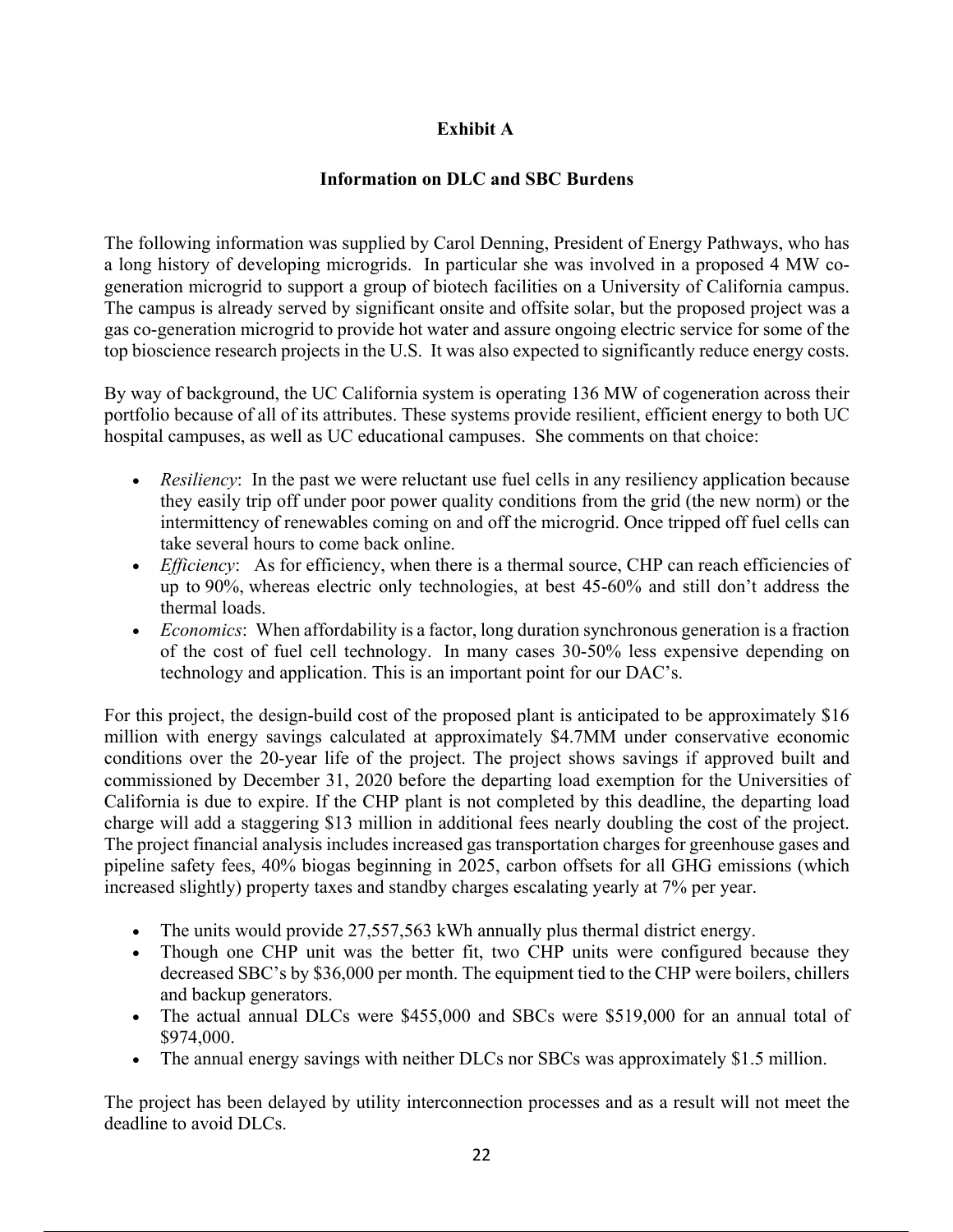#### **Exhibit B**

#### **Examples of Microgrid Resilience**

When Hurricane Sandy caused significant damage to the power grid and local infrastructure, with power outages of a week or more, Princeton University's microgrid (described in Appendix A) continued to function and provide electricity to the campus. This allowed Princeton to provide hot meals, hot showers and cell phone charging to first responders. In addition to the Princeton microgrid, other distributed energy resources in the region, such as the NYU downtown campus cogeneration facility and interconnected buildings and the NRG Princeton Medical Center microgrid, were able to remain online throughout Sandy. In contrast, the power failure and eventual closing of the NYU Langone Medical Center in midtown Manhattan drew national attention and initiated a review of the center's energy infrastructure. Below we provide a number of further illustrations of how microgrids can support the resilience of the grid.

Co-op City is a residential development home to roughly 50,000 people in the east corner of the Bronx. After the 2003 blackout, Co-op City invested in a microgrid served by a 40 MW CHP facility. During Superstorm Sandy, Co-op City was able to reliably provide electricity, heat, and hot water to its 50,000 residents without interruption.<sup>28</sup> In the aftermath of Sandy, Co-op City helped restore the grid by providing black start services to Consolidated Edison.<sup>29</sup>

Nassau Energy has a microgrid supported by a 57 MW CHP facility. During Superstorm Sandy, Nassau Energy provided power to the Long Island Power Authority, helping with restoration efforts. Furthermore, Nassau Energy provided thermal energy to the Nassau

University Medical Center and the Nassau Community College during Superstorm Sandy. In part because of Nassau Energy's services, the Medical Center was able to attend to several patients displaced from nursing homes during the storm, and the Community College served as an emergency shelter that provided services to over 1,000 people displaced by the storm for over one month.<sup>30</sup>

The College of New Jersey has a microgrid supported by a 5.2 MW CHP facility. The College operated in island mode during Superstorm Sandy and maintained electric service despite grid disruptions. In the aftermath of the storm, the College was able to use its equipment to back-

1

 $^{29}$  IDEA briefing jointly with the Microgrid Resources Coalition and the Environmental and Energy Study Institute on microgrid policy guidance (Dec. 6, 2016) (IDEA Briefing) *available at*  http://www.eesi.org/briefings/view/120616idea.

<sup>28</sup> Environmental Defense Fund Report: Sandy Success Stories at 67-68 (Jun. 2013) (EDF Report) *available at*

https://www.edf.org/sites/default/files/sites/default/files/content/SandySuccessStories\_June2013.pdf.

<sup>&</sup>lt;sup>30</sup> ICF International Report, Combined Heat and Power: Enabling Resilient Energy Infrastructure for Critical Facilities at 25 (Mar. 2013) (hereinafter "ICF Report") *available at* 

https://www1.eere.energy.gov/manufacturing/distributedenergy/pdfs/chp\_critical\_facilities.pdf.